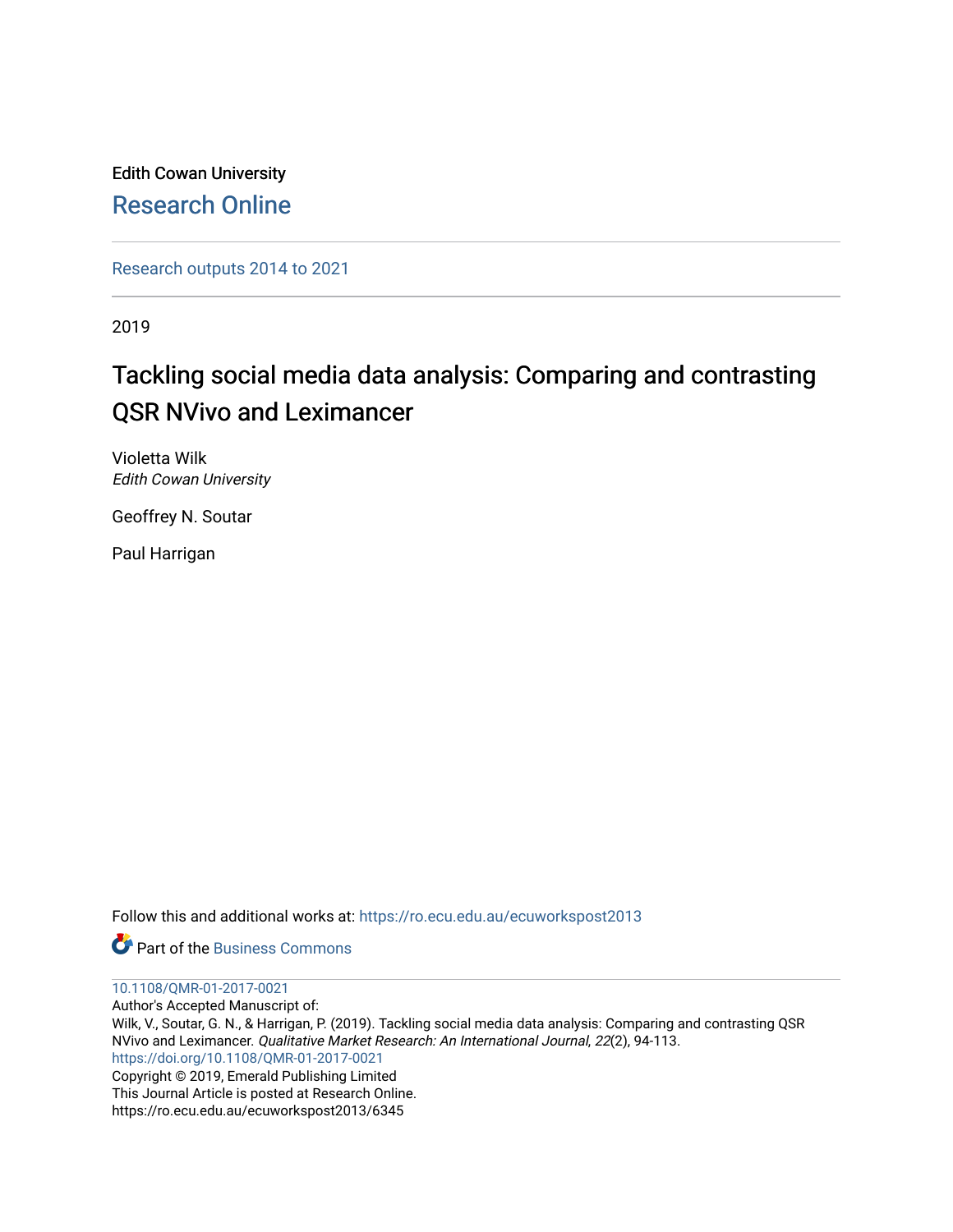# **TACKLING SOCIAL MEDIA DATA ANALYSIS: COMPARING AND CONTRASTING QSR NVIVO AND LEXIMANCER**

Dr Violetta Wilk<sup>1\*</sup>, Professor Geoffrey N. Soutar<sup>2</sup> and Associate Professor Paul Harrigan<sup>3</sup>

<sup>1</sup> Edith Cowan University, Australia 2,3 University of Western Australia, Australia \*Corresponding author email: v.wilk@ecu.edu.au

# **ABSTRACT**

PURPOSE: This paper offers insights into the ways two computer-aided qualitative data analysis software (CAQDAS) applications (QSR NVivo and Leximancer) can be used to analyse big, text-based data taken from consumer-to-consumer (C2C) social media communication.

DESIGN/ METHODOLOGY/ APPROACH: This study used QSR NVivo and Leximancer, to explore 200 discussion threads containing 1,796 posts from forums on an Online Open Community and an Online Brand Community that involved Online Brand Advocacy. The functionality, in particular, the strengths and weaknesses of both programs are discussed. Examples of the types of analyses each program can undertake and the visual output available are also presented.

FINDINGS: This research found that, while both programs had strengths and weaknesses when working with big, text-based, online data, they complemented each other. Each contributed a different visual and evidence-based perspective; providing a more comprehensive and insightful view of the characteristics unique to online consumer brand advocacy.

RESEARCH IMPLICATIONS: Qualitative market researchers are offered insights into the advantages and disadvantages of using two different software packages for research projects involving big social media data. The 'visual-first' analysis, obtained from both programs can help researchers make sense of such data, particularly in exploratory research.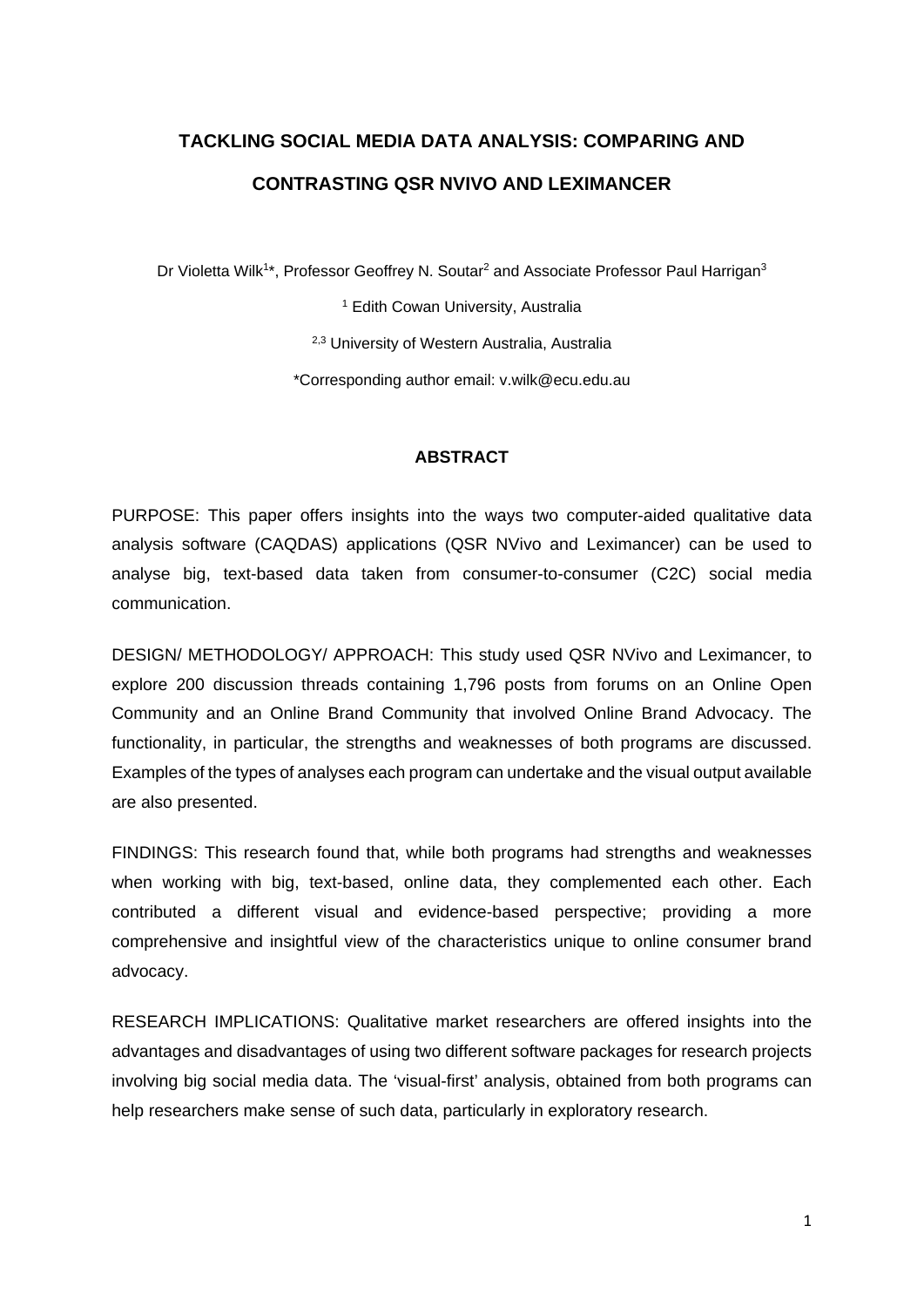PRACTICAL IMPLICATIONS: The paper provides practical recommendations for analysts considering which programs to use when exploring big, text-based, online data.

ORIGINALITY/VALUE: This paper answered a call to action for further research and demonstration of analytical programs of big, online data from social media C2C communication and makes strong suggestions about the need to examine such data in a number of ways.

# **KEYWORDS**

Big data, Online Brand Advocacy (OBA), CAQDAS, Leximancer, QSR NVivo, online community, online communication, online branding, qualitative method.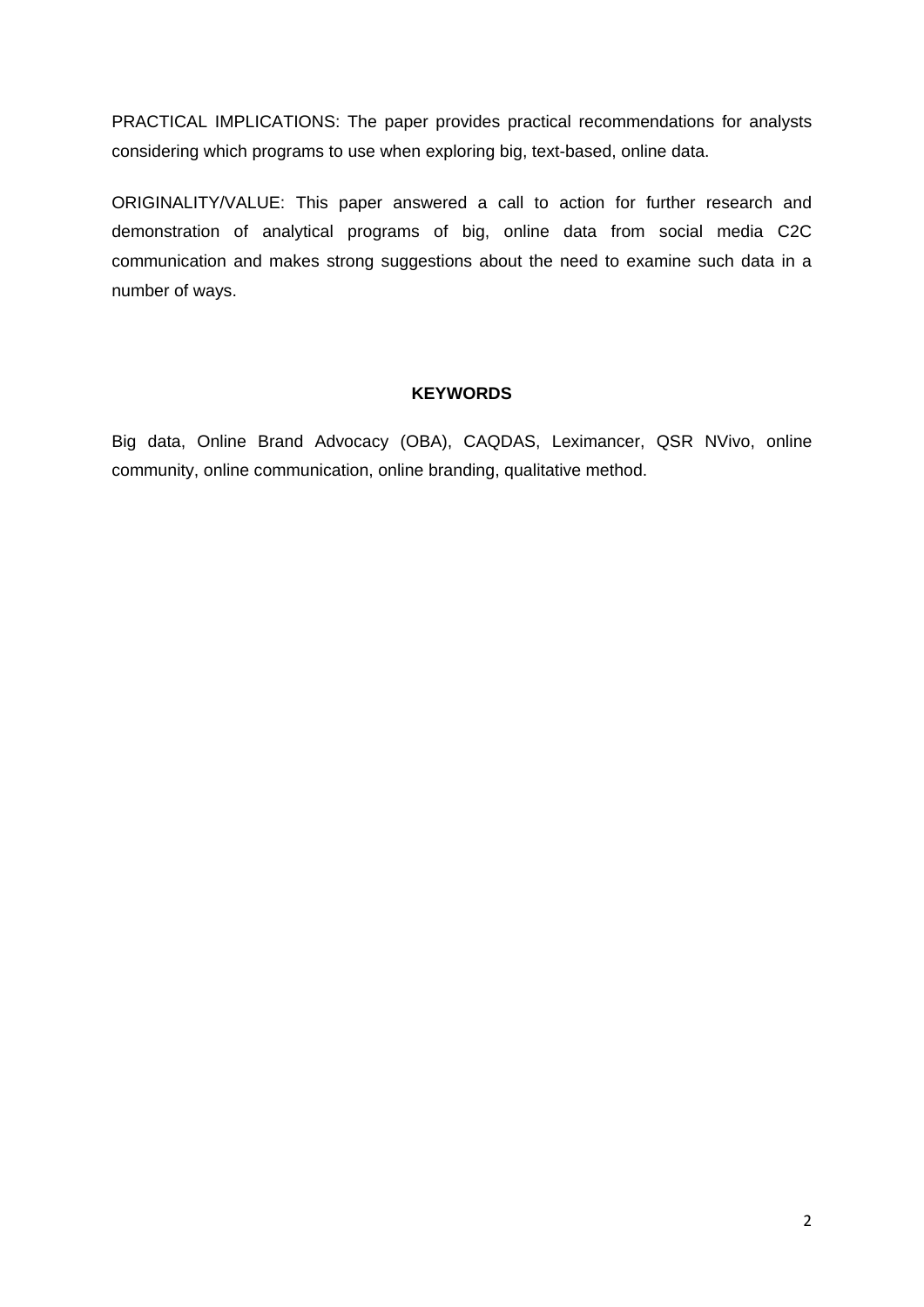#### **Introduction**

Fuelled by a rise in consumer-to-consumer (C2C) online participation, consumer networks are becoming increasingly important to marketers as influencers of consumer behaviour (Chu and Kim, 2011; Adjei *et al*., 2010; McAlexander *et al*., 2002; Muniz and O'Guinn, 2001). As a result, marketing researchers are interested in investigating and understanding such online C2C interactions, especially those found in social media. However, these interactions create big text-based data that is characterised by high volume, velocity, and variety, thus presenting analytical challenges (McAfee and Brynjolfsson, 2012). Computer-aided qualitative discourse analysis software (CAQDAS) applications enable semi-automated analysis to be undertaken on such data, providing more visual results than was possible previously. When working with such big datasets, researchers need to decide which approach is most suitable for 'visual text analytics' or 'visual data mining' and which provides better insights into the data's 'patterns of relevance' (Angus *et al*., 2013; Risch *et al*., 2008).

The QSR NVivo and Leximancer programs are well-known options for such analysis (Crofts and Bisman, 2010; Hutchison *et al*., 2010). However, their strengths and weaknesses are not well researched (Jones and Diment, 2010; Sotiriadou *et al*., 2014). Clearly, there is a need to better understand which programs and approaches can be used to gain greater insight from the 'unstructured data' obtained from data-rich online environments such as social media platforms. Indeed, the Marketing Science Institute (2016) recently suggested determining how to integrate and synthesise insights from big data is a research priority. Here, QSR NVivo's and Leximancer's usefulness in analysing big data is discussed through an examination of their use in an exploratory study investigating Online Brand Advocacy (OBA).

Despite increasing interest in OBA (Leventhal *et al*., 2014; Parrott *et al*., 2015, Wallace *et al*., 2012), which can be defined as the active promotion, support for or defence of a brand by a consumer to other consumers (Jillapalli and Wilcox, 2010; Keller, 2007), its conceptualisation, dimensionality and measurement are unclear. Some have argued OBA is unique and differs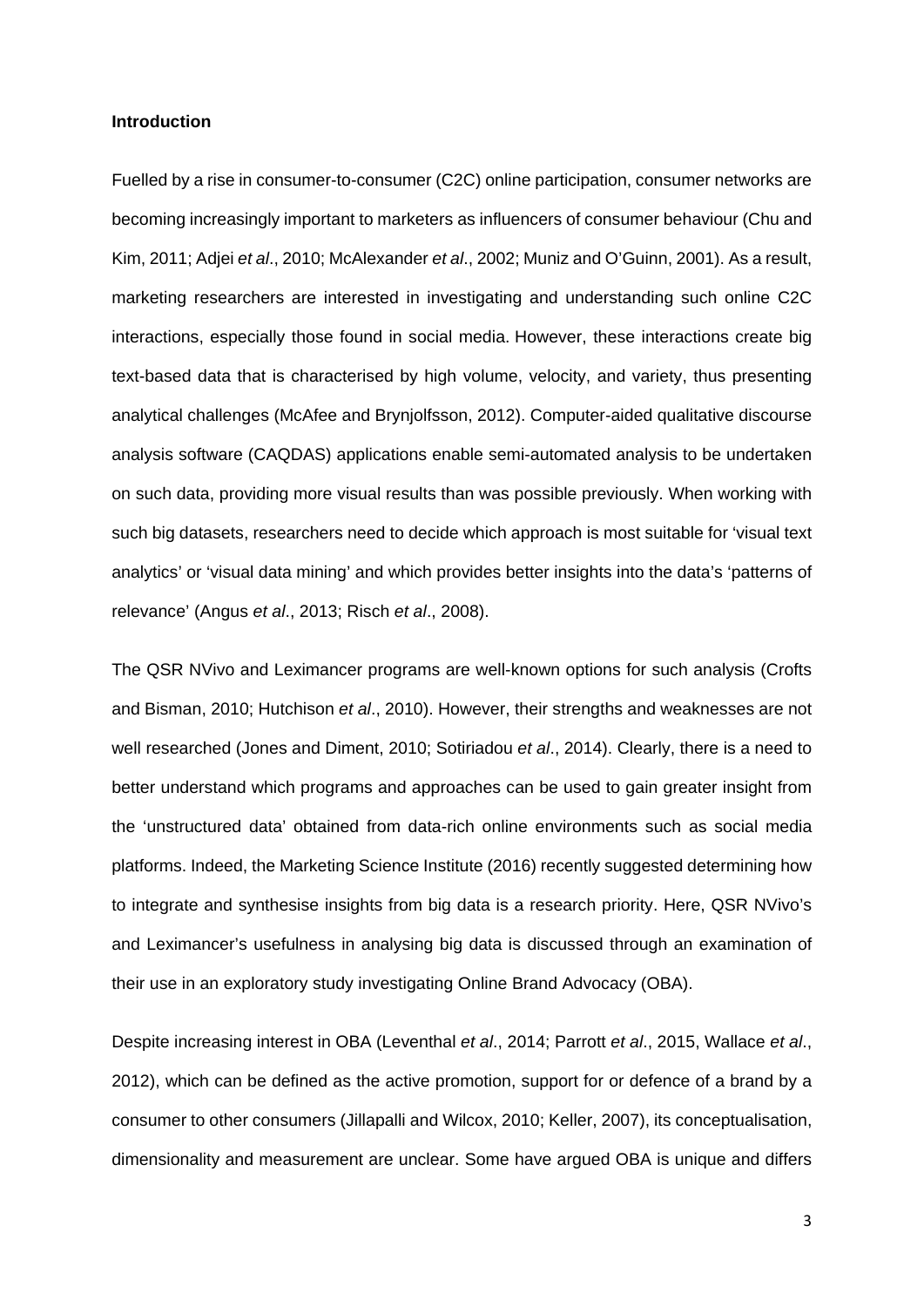from offline brand advocacy and have pushed for further investigation (Graham and Havlena, 2007), while others have suggested there is a need to improve our understanding of how consumers advocate for brands online (Divol *et al*., 2012; Urban, 2005).

This manuscript is based on a study designed to provide initial insights into OBA's characteristics by looking at OBA posts in two different online communities. It suggests how QSR NVivo and Leximancer can be used in an exploratory study in which a 'visual-first' analysis is used to assist researchers make visual sense of the data and guide subsequent enquiry (Angus *et al*., 2013). Both programs were used to explore 200 discussion threads containing 1,796 posts in an Online Open Community (OOC) and in an Online Brand Community (OBC). The strengths and weaknesses of both programs are outlined through their application in this exploratory study. Examples of some of the types of analyses each program can undertake, the visual output available and an insight into how each program contributed to the exploration of a new construct are provided. The paper provides practical recommendations to guide researchers and practitioners. Before discussing the study and the applicability of the programs, the next section briefly outlines the literature that informed the research.

### **Background**

Brand advocacy is seen by some as the extent to which consumers are willing to spend time and effort to actively recommend, and to support a brand because of a connection to the brand (Jillapalli and Wilcox, 2010; Anderson, 1998). Brand advocacy is also defined as social advocacy, by way of a recommendation of a brand to others, the defence of a brand when it is attacked or as the recruitment of potential customers (Bhattacharya and Sen, 2003; Stokburger-Sauer *et al*., 2012). To date, little attention has been devoted to understanding brand advocacy in different communication platforms, especially online; although a recent study highlighted the need for a further exploration of the message characteristics in posts advocating brands (Parrott *et al*., 2015).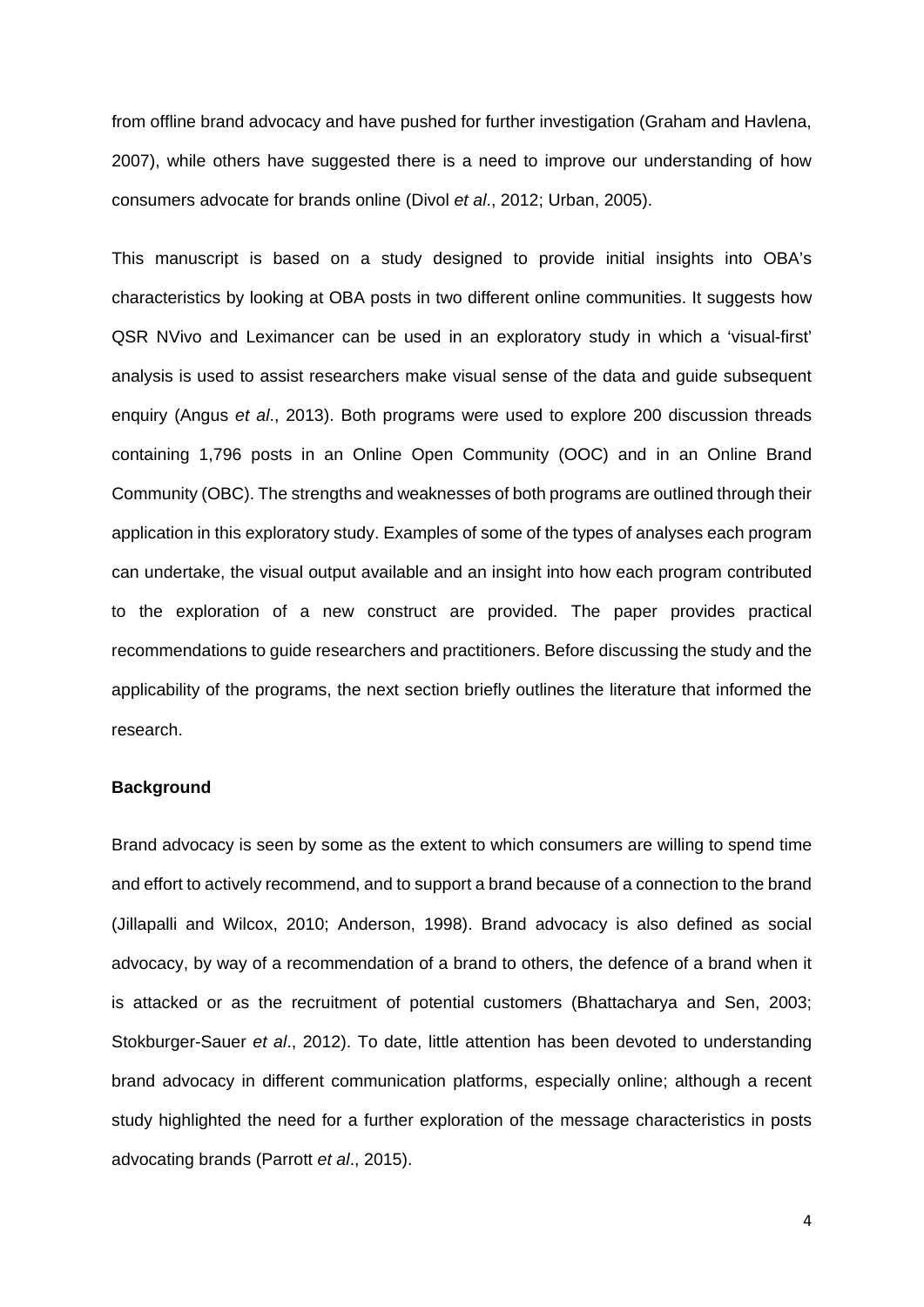The online space has created prosuming users or 'prosumers' who are active online, who produce and consume content at the same time, and who are noticeable in online discussion forums (O'Reilly, 2005). Research has shown such discussions influence sales, regardless of whether the community is company-owned or independently-owned (McAlexander *et al*., 2002; Muniz and O'Guinn, 2001). Porter (2004), for example, differentiated commercial and non-commercial online communities, while Yahia (2005) distinguished between noncommercial brand-based and product-based communities, and those based on brand-related themes or topics. Here, we differentiated between two types of communities, namely:

- Online Brand Communities that are owned, managed and sponsored by a brand; although discussion forum interactions are driven by members. The community's aim is to engage customers with the owner's brand without restricting the discussions, which can be brand or non-brand related, and which focus on topics of common interest.
- Online Open Communities that are independent of any brand affiliation, and which are owned and managed by consumers; although they may be financially supported by advertising revenue. Such online communities bring together consumers with a common product interest, and provide forums for information and support on topics of common interest, including brand-related discussion.

OBA can be found in various online platforms, such as social networking sites (SNS) (e.g. Facebook or Twitter), online opinion platforms (e.g. tripadvisor.com) and discussion forums in online communities (e.g. epicski.com). OBA has been described as viral or connected marketing activities, and is sometimes defined as WOM arising from Facebook 'Likes' and online recommendation to 'friends' (Wallace *et al*., 2012), customer brand engagement on Facebook (Hausman *et al*., 2014), 'following' a brand on Twitter (Bulearca and Bulearca, 2010), discussing brands on their blogs (Chu and Kamal, 2008) or online reviews (Karakaya and Barnes, 2010). Online conversations about brands can be proxies for offline conversations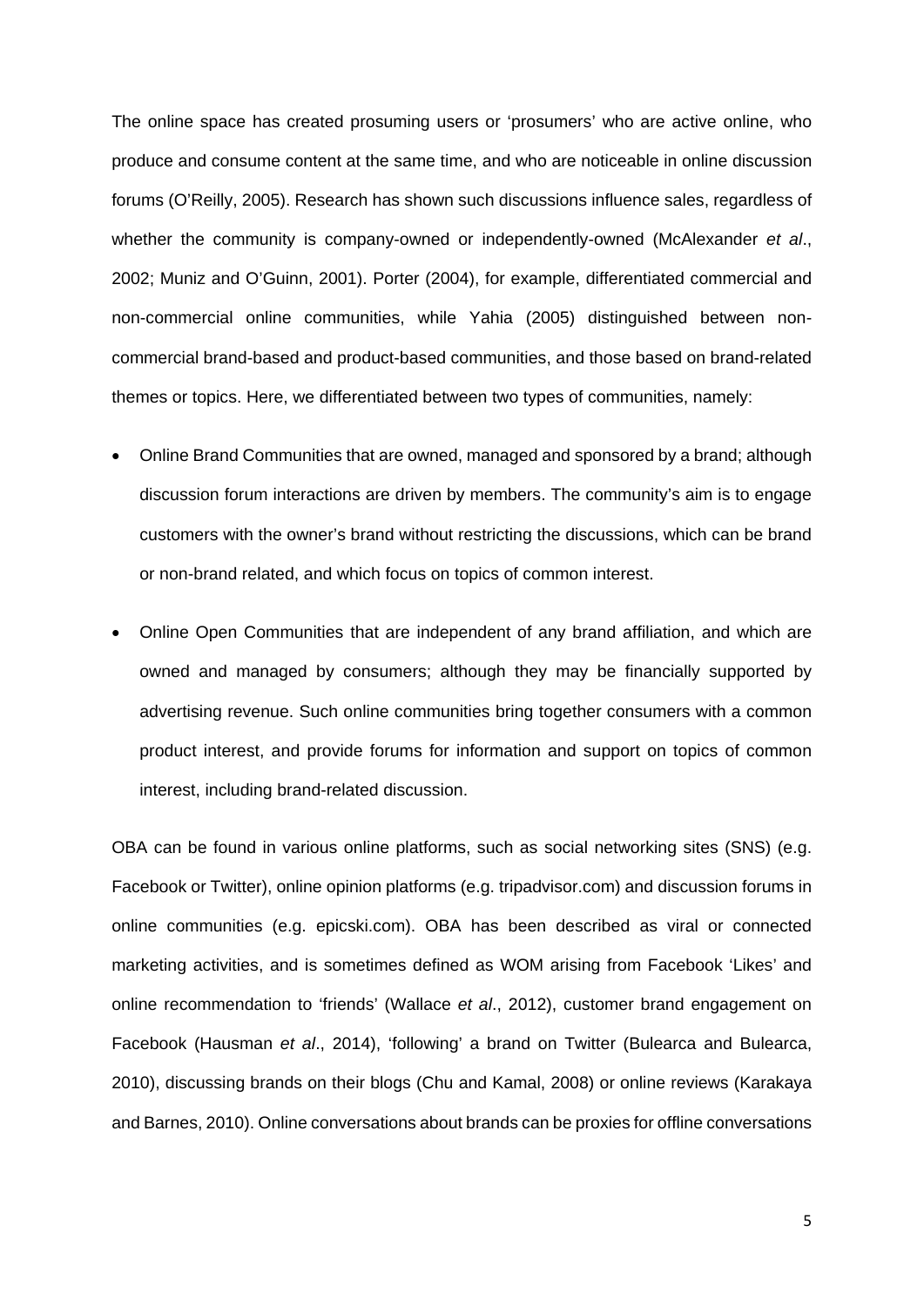and seem to influence offline and online purchasing decisions (Godes and Mayzlin, 2004; Fagerstrøm and Ghinea, 2011).

Consumers advocate for brands online through brand-related User-Generated Content (UGC) (Smith *et al*., 2012) that permeates social media channels. Online UGC is different to content found in offline communication (e.g. communicators can be anonymous, as givers and receivers of information may be identified only by usernames) and information can be acted on quickly, is easily accessible for an indefinite period of time and has global reach. OBA is undertaken in a unique setting and, just as eWOM has been differentiated from offline WOM (Chu and Kim, 2011; Hennig-Thurau *et al*., 2004), OBA deserves to be explored and assessed in its own right. However, which approach (QSR NVivo or Leximancer) is most useful in such an exploration?

#### **The study**

#### *Sample*

Two hundred active C2C discussion threads (1,796 posts) in two different online communities were examined. One hundred discussion threads (1,060 posts from 437 unique usernames) were from an OOC, while 100 discussion threads (736 posts from 430 unique usernames) were from an OBC. Both communities were Australian-based and designed to provide online support for parents with young children. Data were collected between November 2014 and February 2015. Brand advocacy in the threads included discussions about local and international brands, and ranged from high-involvement products, such as prams and family car brands, to low-involvement products, such as baby formula and hygiene products.

The number of discussion threads (100 discussion threads from each of the two online community forums) was deemed sufficient, as this was the point at which no new insights were being generated. This decision was based on the 'thematic, data saturation' principle that underpins qualitative research (Corbin and Strauss 2007, Green and Thorogood 2004,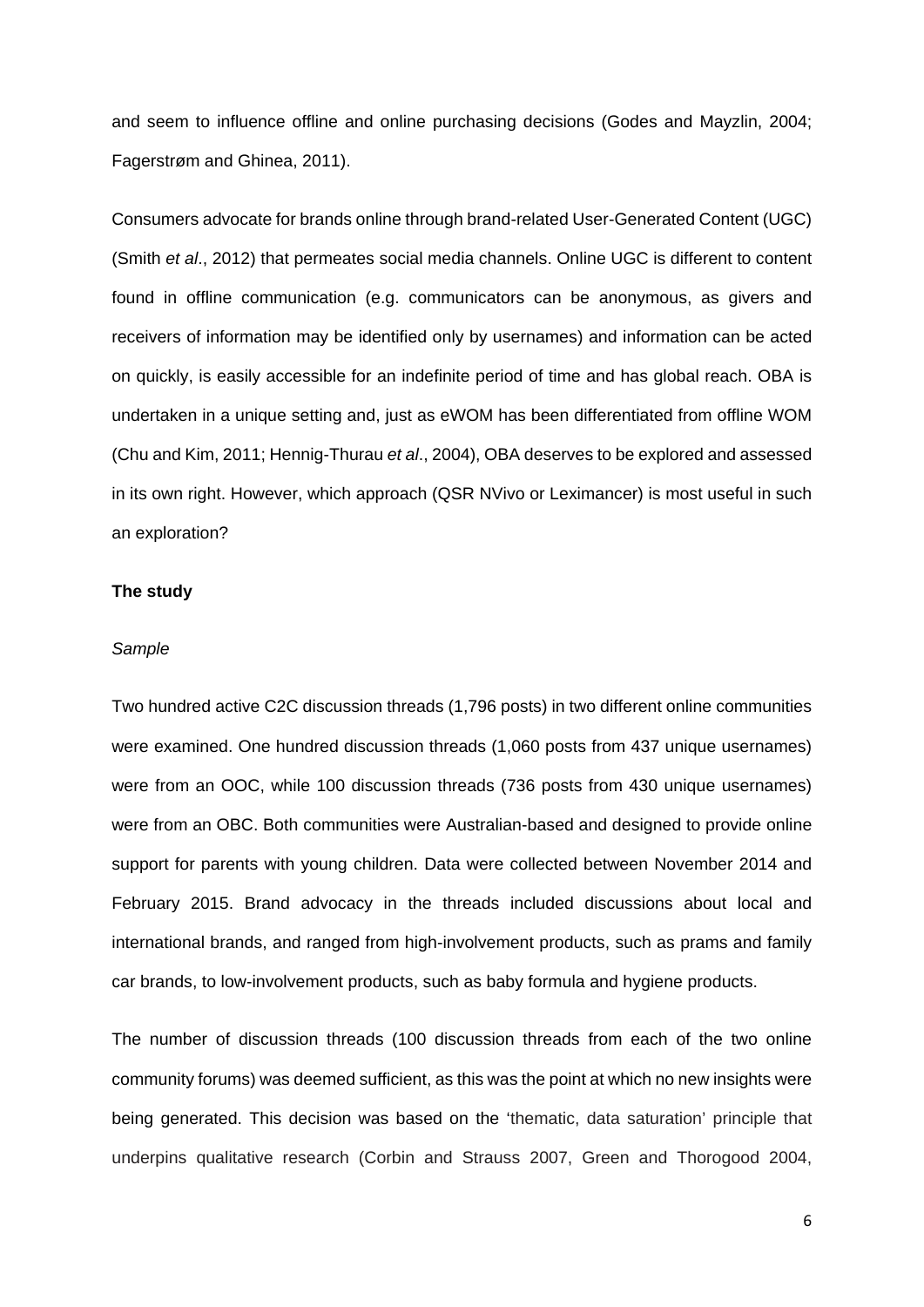Gaskell 2000) and adheres to the general netnographic rule that *"data collection should continue as long as new insights on important topical areas are still being generated"*  (Kozinets, 2002, p. 64).

#### *Procedure*

The netnography procedure suggested by Kozinets (2010) was undertaken here, with the QSR NVivo and Leximancer programs being used to examine the 1,796 online posts (Jones and Diment, 2010; Sotiriadou *et al*., 2014). Their combined use enabled an elaborate exploration of the data and showcased how each program contributed towards understanding OBA, as is outlined in subsequent sections.

#### *QSR NVivo*

The online discussion threads were imported into QSR NVivo as MS Word documents and classified according to the type of online community from which they originated. In the concept identification stage, distinct events in the data were identified, intensively scrutinised and meaning labels were attached to the identified segments (Hutchison *et al*., 2010). By creating nodes (codes) and storing relevant text relating to the concept represented by each node, a researcher-driven coding was obtained that provided an understanding of what consumers were saying about brands and, more specifically, how consumers were advocating for brands in online discussions. While time consuming, the researcher-driven coding process enabled the inclusion of researcher's insight and an interpretation of meanings to occur at the coding stage, rather than at the analysis stage, as was the case with Leximancer.

To obtain an initial impression of the data, a Word Frequency Query was used to identify the most frequently occurring words across all posts. This approach gave a good indication as to which codes should be considered. The Coding Stripes Analysis (Figure 1) helped in the study's conceptual development by comparing nodes (emergent concepts) and by visually depicting how they related to one another. This enabled a search for intersecting codes to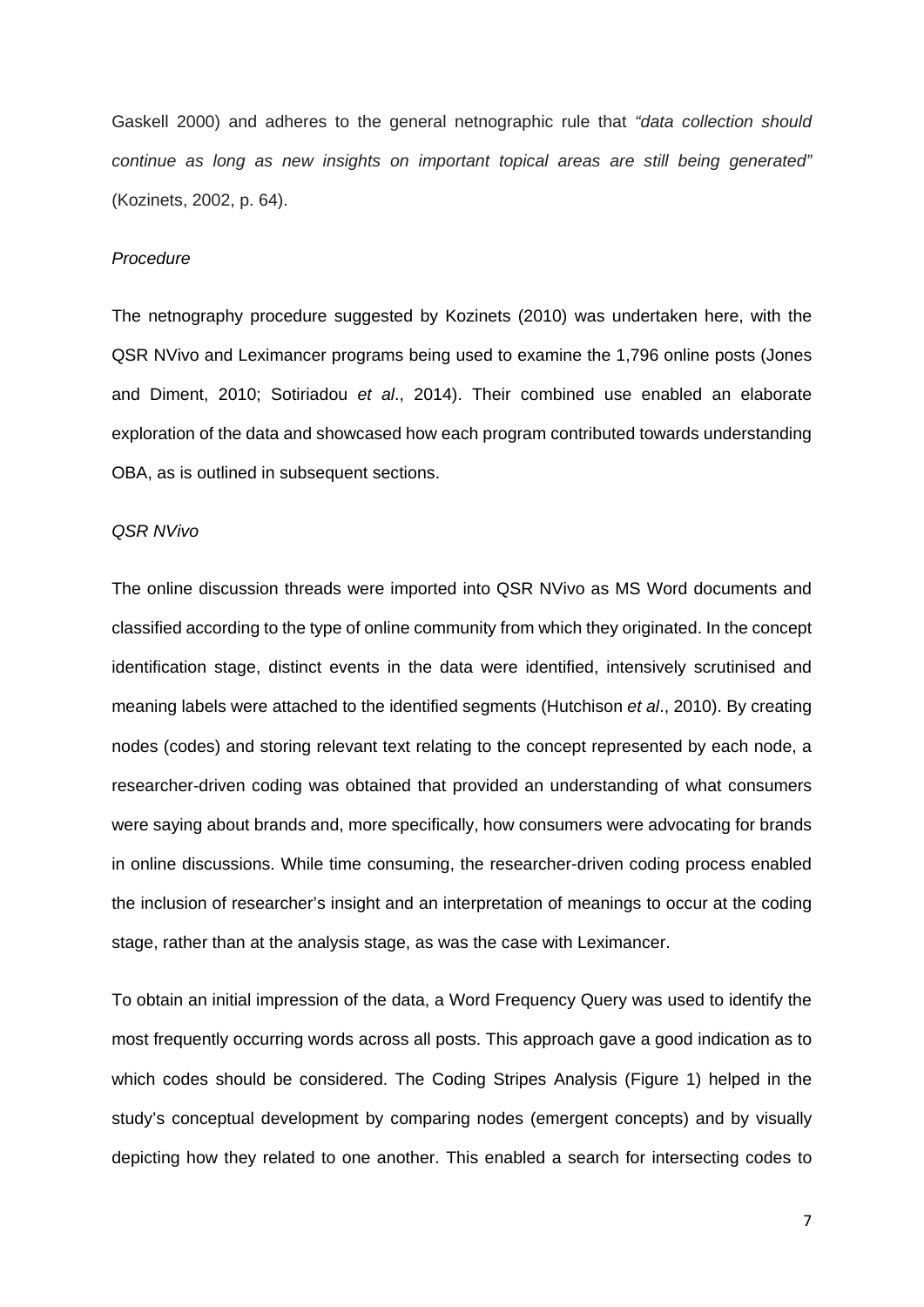identify text coded to more than one node; suggesting connections between emerging concepts. For example, the most commonly referenced node and one of specific interest, was 'positive brand mentions', which included all positive mentions of a brand name in the posts. The Coding Stripes Analysis enabled the 'positive brand mentions' node to be depicted alongside nodes with which it most frequently co-occurred; highlighting important OBA characteristics.

A Matrix Coding Query enabled an examination of the data at a community level (i.e. the OBC and OOC datasets), and identified some community-specific OBA characteristics. The resulting Coding Stripes Analysis provided a visual representation of associations and connections between nodes, according to the type of online community. Although the QSR NVivo analysis is influenced and, to some degree, limited by researchers' analytical decisions and epistemological positions, it helped the iterative concept exploration process by suggesting subsequent lines of enquiry.

### FIGURE 1 HERE

#### *Leximancer*

Leximancer analysis is program-driven, and uses blocks of text to identify concepts and themes that are identified through an iterative process of seeding word definitions from frequencies and co-occurrences (Sotiriadou *et al*., 2014; Angus *et al*., 2013). Leximancer does not automatically present a definition for each 'concept'. Words are 'concepts' that form clusters called 'themes'. Concept grouping identifies concepts that have contextual similarity and appear close to each other in a Concept Map, as such related concepts represent a theme.

The most frequently co-occurring concepts are clustered together and grouped by theme circles that represent the main ideas (Cretchley *et al*., 2010). Leximancer-driven themes are named after the most prominent concept in the cluster (i.e. the concept with the largest dot in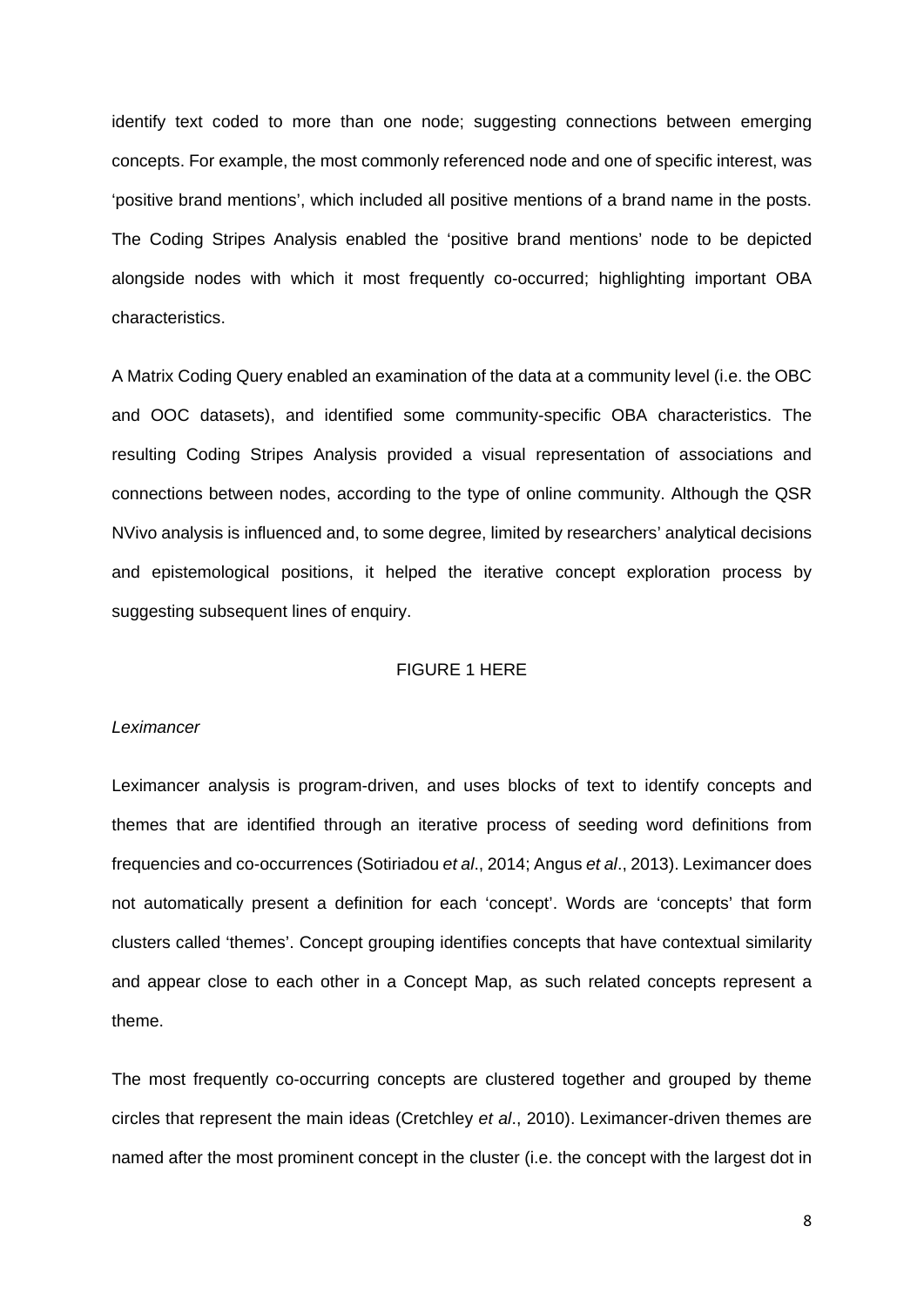that theme). Here, the theme names were revised so as to better reflect the concepts within them. The size of the themes is not representative of the importance of the themes; rather it is indicative of the concepts' co-occurrence with other concepts. The theme colours represent the importance of each theme, with themes heat-mapped from hottest to coolest (i.e. red is the 'hottest' or most prominent theme and purple is the 'coolest' or least connected theme). The Concept Map further illustrates how the concepts (keywords) are connected by lines between those concepts which share the strongest conceptual similarity. A Two-in-One Analysis was obtained in the Concept Map (Figure 2) in which tags identify common themes in each of the two communities.

The Leximancer-produced Insight Dashboard Report provides a quantitative overview of the Concept Map, and is designed to provide an understanding of project results (Leximancer, 2017). The Dashboard is best used for comparison, or difference analysis, and researchers must create tags as part of this process (e.g. source document, speaker or folder). Here, two separate Insight Dashboard Reports were created:

1. Where there was only the one category for comparing the emergent concepts, namely 'Brand Mention', our key theme; and

2. Where the categories of comparison were our tags for each of the two online communities studied (OBC and OOC).

The first report illustrated how consumers mentioned brands in online posts advocating for a brand, whereas the second report allowed us to determine the way in which consumers advocated for brands in the two online communities. All of the concepts were assessed for their 'prominence' (represented by their respective Prominence Scores) in relation to a 'Brand Mention' and in relation to the two different community types being studied. This report can be used to investigate the concepts or attributes associated with relevant tags or categories in the data (Leximancer, 2017). Further, the report showcases the relative frequencies for concept combinations evident in the Concept Map, and, using Bayesian algebra, calculates a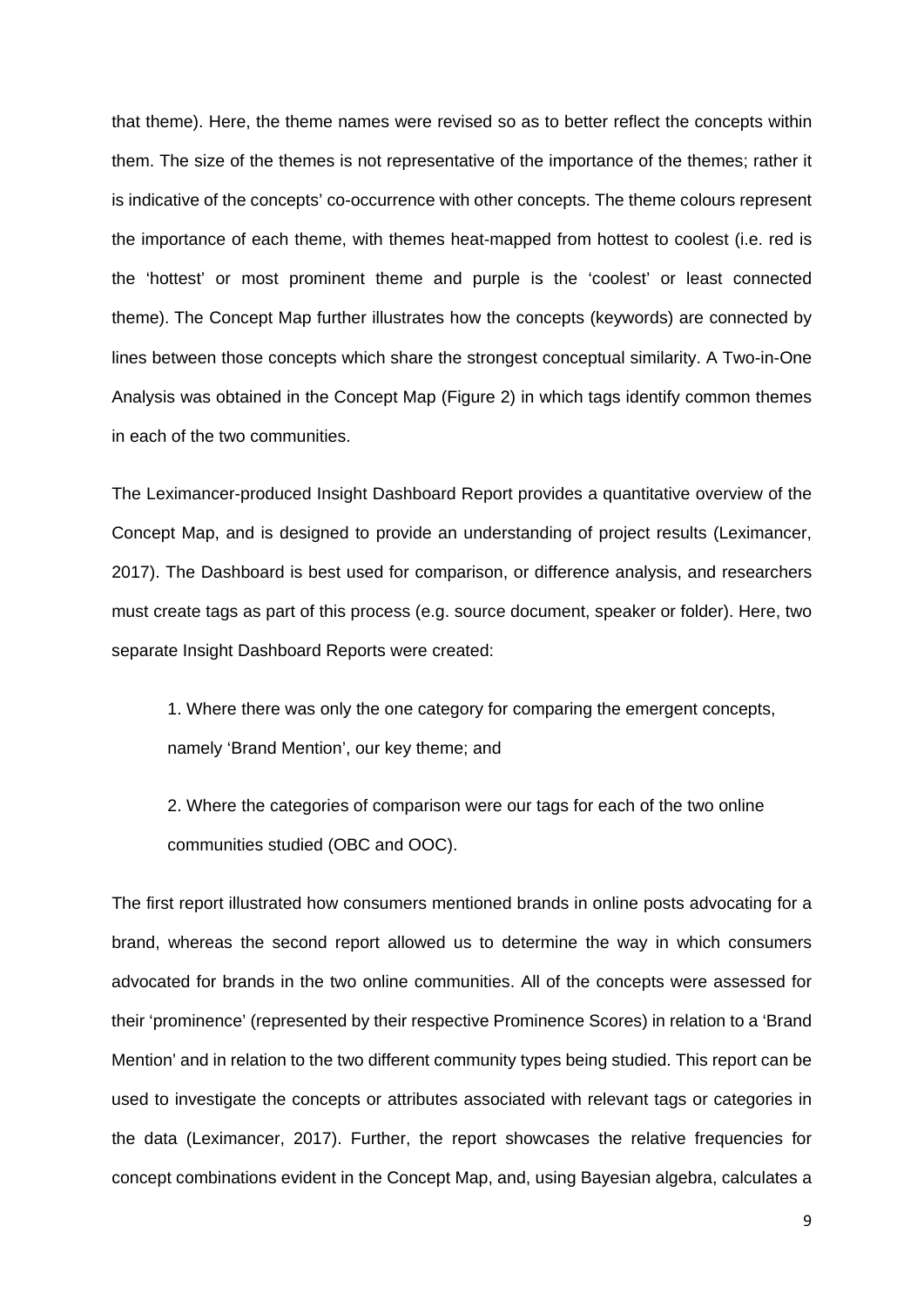Prominence Score (PS) for each concept and for each compound concept (pairs of concepts co-occurring together). A score greater than 1.0 suggests the co-occurrence between a concept or compound concept and a category or tag, happens more often than by chance (Leximancer, 2017). Here, such a score was considered sufficient to identify unique OBA characteristics and, for compound concepts, a score of 3 or more was deemed satisfactory.

#### FIGURE 2 HERE

Key differences highlighted through this analysis were explored further in a One-in-One Analysis for each online community separately, with the results shown in Figure 3 and Figure 4. This approach provided an overview of OBA across both communities and enabled a comparison of OBA in each of the online communities. With a connectivity of 100%, 'Brand Mention' emerged as the key theme linking the other themes in the concept maps. The 'Positive Communication' theme was most closely related (i.e. had the highest connectivity) to the 'Brand Mention' theme in the three concept maps produced, suggesting that, whenever a brand name was mentioned, it was usually mentioned positively. Two compound concepts ('Positive brand mentions' and 'Negative brand mentions') were seeded to explore emerging relationships of interest. This manual seeding process is akin to setting up of two queries ('Brand mention' AND 'Positive communication' as 'Positive brand mention'; and 'Brand mention' AND 'Negative communication' as 'Negative brand mention'), which enabled us to pinpoint instances of positive and negative brand mentions.

# FIGURE 3 HERE

#### FIGURE 4 HERE

#### **Findings**

Both programs contributed to our understanding of the OBA concept being explored. Their strengths and weaknesses are outlined in Table 2, and although these are self-explanatory, some deserve further discussion.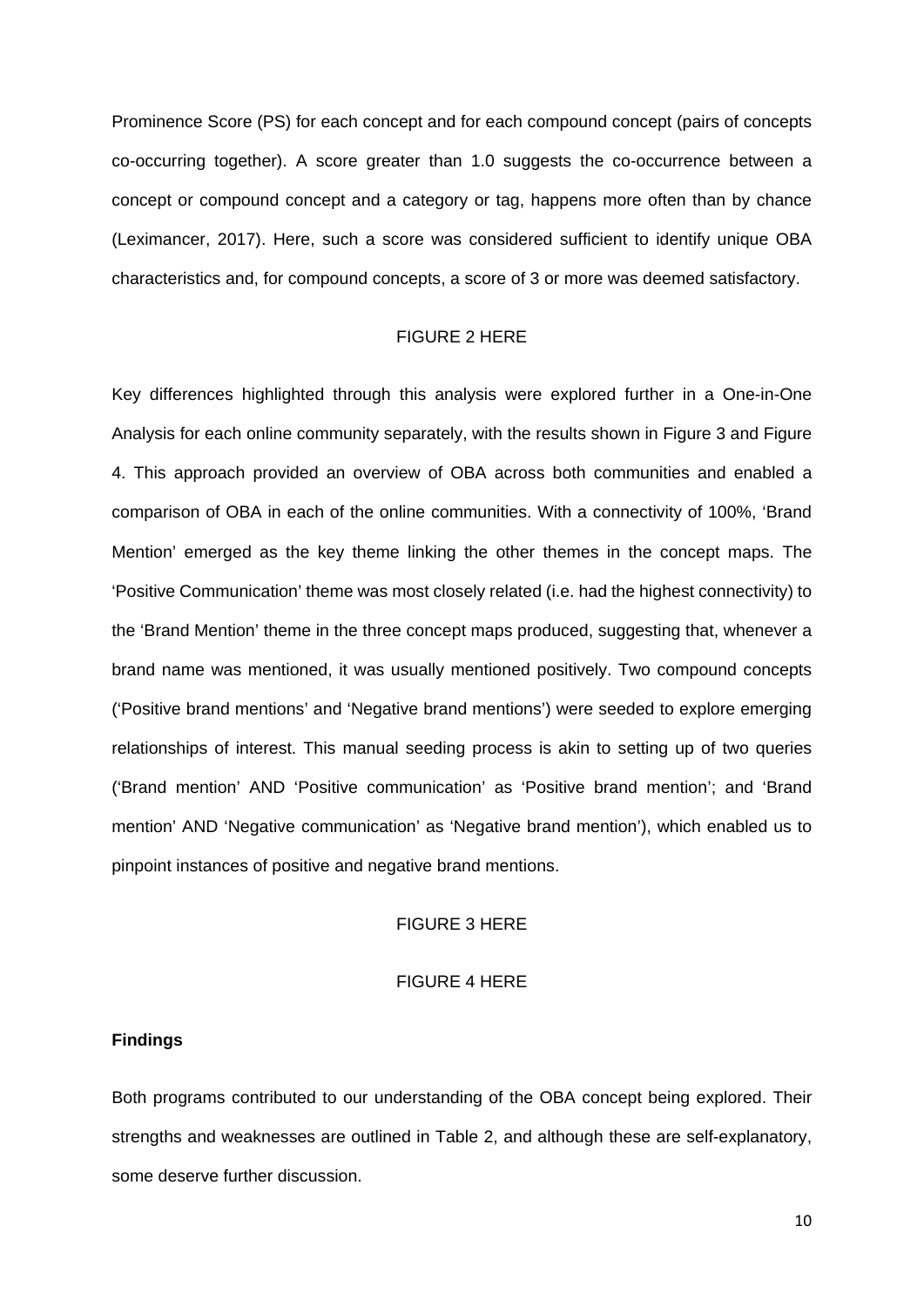#### TABLE 2 HERE

#### *Some key strengths of QSR NVivo and Leximancer*

A key QSR NVivo strength is its ability to allow researchers to assign meaning to the data during the coding stage rather than after lexical analysis, as is the case in Leximancer. This ensured:

- 1. Key concepts of interest were identified.
- 2. There was congruity between the researcher-identified nodes (codes) and the data classified to those nodes.
- 3. Nodes (codes/concepts/themes) were identified that could not have been identified by Leximancer.
- 4. Meaning was assigned from a human-perspective that required human intellect, and judgement, rather than by an automated, computer-driven perspective.

QSR NVivo, enabled us to recognise "Reactive OBA" and "Proactive OBA" as two different types of OBA. Reactive OBA included all OBA posts that were responses to specific questions or queries about an advocated brand, while proactive OBA included all OBA posts and discussion thread starters that initiated or re-ignited discussion about an advocated brand. The identification of such concepts of interest requires foresight and human intellect at the data coding stage, which is facilitated by QSR NVivo. OBA posts could only be classified as reactive or proactive through a researcher deducing meaning based on the totality of the message (the post's whole wording) and the post's position in the overall discussion thread. This process allowed us to see that OBA can be unprompted or prompted, improving our understanding of the nature of OBA.

QSR NVivo also enabled a mapping onto existing theory, as parent and child nodes were created to better reflect categories that were indicative of prior brand advocacy definitions (e.g. recommendation, defence, promotion, positive word of mouth). We then visually represented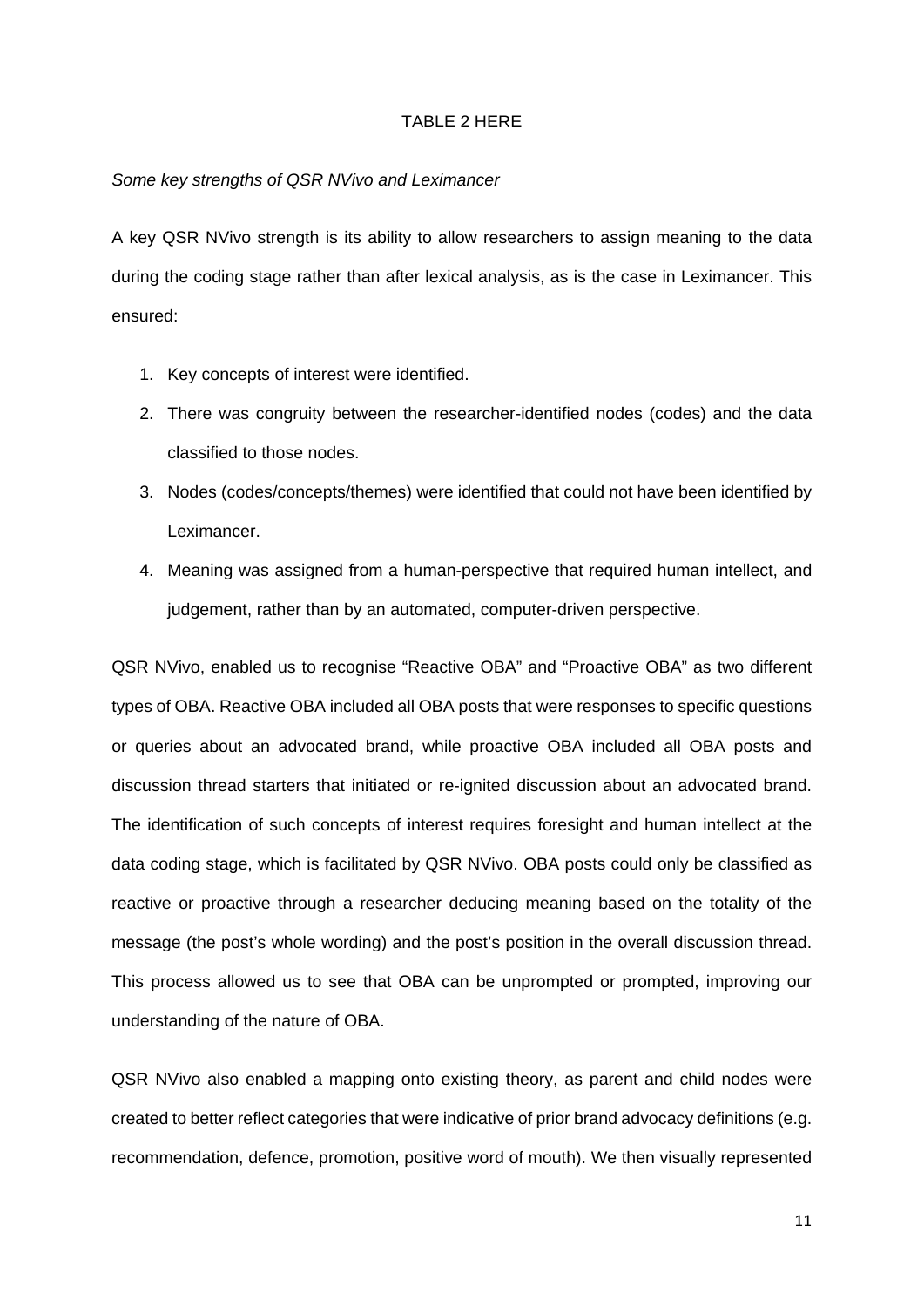how these categories included some aspects of OBA. By assessing the node structure, and through the coding stripes analysis, it was evident new aspects of OBA had emerged (e.g. positivity, knowledge sharing, virtual positive expression). In Leximancer, attempts were also made to manually seed concepts of interest that were automatically mapped onto the Concept Map (e.g. to identify brand defence, a concept was seeded for words inclusive of "'talk up' and 'brand'", and "'stand up' and 'brand'"). However, due to aspects of linguistics underpinning online communication (i.e. the ways in which consumers advocated for brands online varied and deviated from the standard brand advocacy definitions), this process did not identify existing concepts of interest in the online posts. For example, consumers did not use words such as "I am talking up brand X here"; rather they defended a brand by using various expressions such as "I have never had problems with brand X" or "Brand X is better than other brands I have tried". As a result, we were not able to produce a Concept Map that mapped existing brand advocacy definitions accurately. It is possible, however, to feed manuscripts which a researcher is considering as part of a literature review informing a study, to uncover themes in prior research and to compare these to results obtained in a study itself.

Leximancer's strength is its expedient identification of emergent 'concepts' and 'themes' without a researcher's active intervention. Its results are neatly displayed in a Concept Map, which is supported by information about the strengths of the relationships between the 'concepts' and the 'themes' that is provided in an Insight Dashboard Report. The Leximancerlabelled 'concepts' are words that most frequently and strongly co-occur with other words in the dataset. 'Themes' are the clusters of these key words, and each 'theme' is assigned a name based on the most prominent concept in that cluster. We found the 'themes' to be key to understanding OBA. The impartiality of the Leximancer process is very useful in an exploratory study in which key concepts may not be clear, which is likely to be an issue when using big data. For example, without Leximancer, we would not have found differences in OBA posts in the OBC and OOC communities (Figure 2).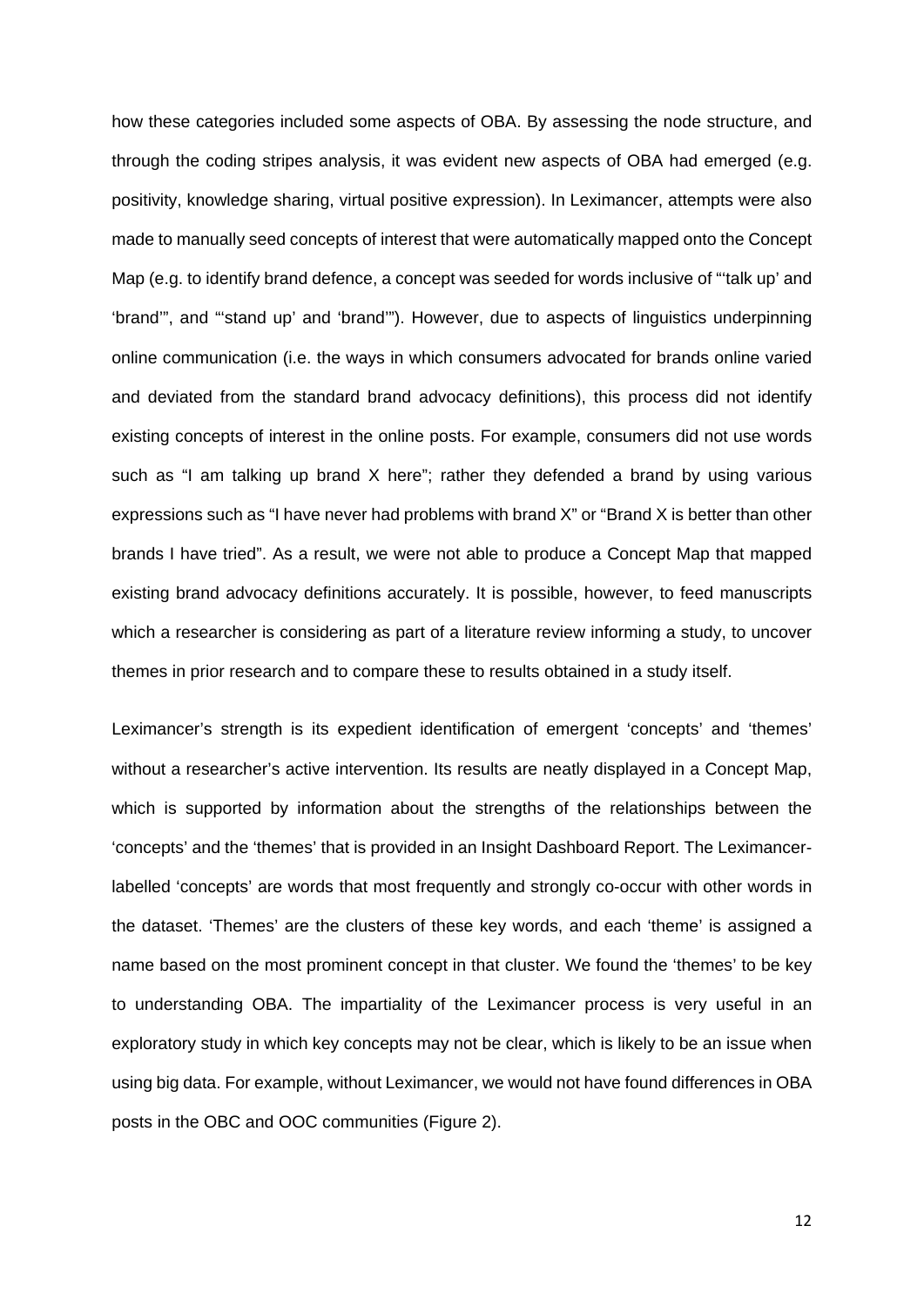A key difference in the OBA posts was in the types of products more prominently (although not exclusively) advocated on each of the two online communities studied. For example, the Leximancer-discovered 'High Involvement Products (HIP)' theme was clearly 'pulled' by the OOC tag, suggesting OBA posts on the OOC site were advocating for products in this category more than they did on the OBC site. On the other hand, the 'Low Involvement Products (LIP): Feeding' and 'Low Involvement Products: Hygiene' themes were more closely associated with the OBC tag. This suggested LIP were advocated on the OBC more than on the OOC, further highlighting that OBA posts on the OBC were mostly about the community owner's brand, its immediate competitors and closely related but non-competing product categories. However, on the OOC forum, OBA was provided for a wider variety of products and significantly more OBA posts seem to be about HIP. This Leximancer finding presented insights into the nature of OBA posts and how OBA differed on the two online community forums. Such insights would be difficult to obtain when using QSR NVivo, where the groupings of the different products forming the HIP and LIP product categories would not have been as obvious.

Leximancer allows researchers to seed concepts of interest (actual words) in the form of a query that asks the program to map instances of the queried concept onto the Concept Map. Two compound concepts ('Positive brand mentions' and 'Negative brand mentions') were seeded to further explore emerging relationships of interest. This manual seeding process is similar to setting up of two queries ('Brand mention' AND 'Positive communication' as 'Positive brand mention'; and 'Brand mention' AND 'Negative communication' as 'Negative brand mention'), which enabled us to pinpoint instances of positive and negative brand mentions (Figures 2, 3 and 4).

Instances of brand names being mentioned in a positive way (for example: 'Brand name' and 'great'; or 'Brand name' and 'love') and instances of brand names being mentioned in a negative way (for example: 'Brand name' and 'bad'; or 'Brand name' and 'awful') were highlighted on the resulting Concept Maps. Figures 2, 3 and 4 show the close proximity of the seeded compound concepts of 'Positive brand mention' and 'Negative brand mention'. A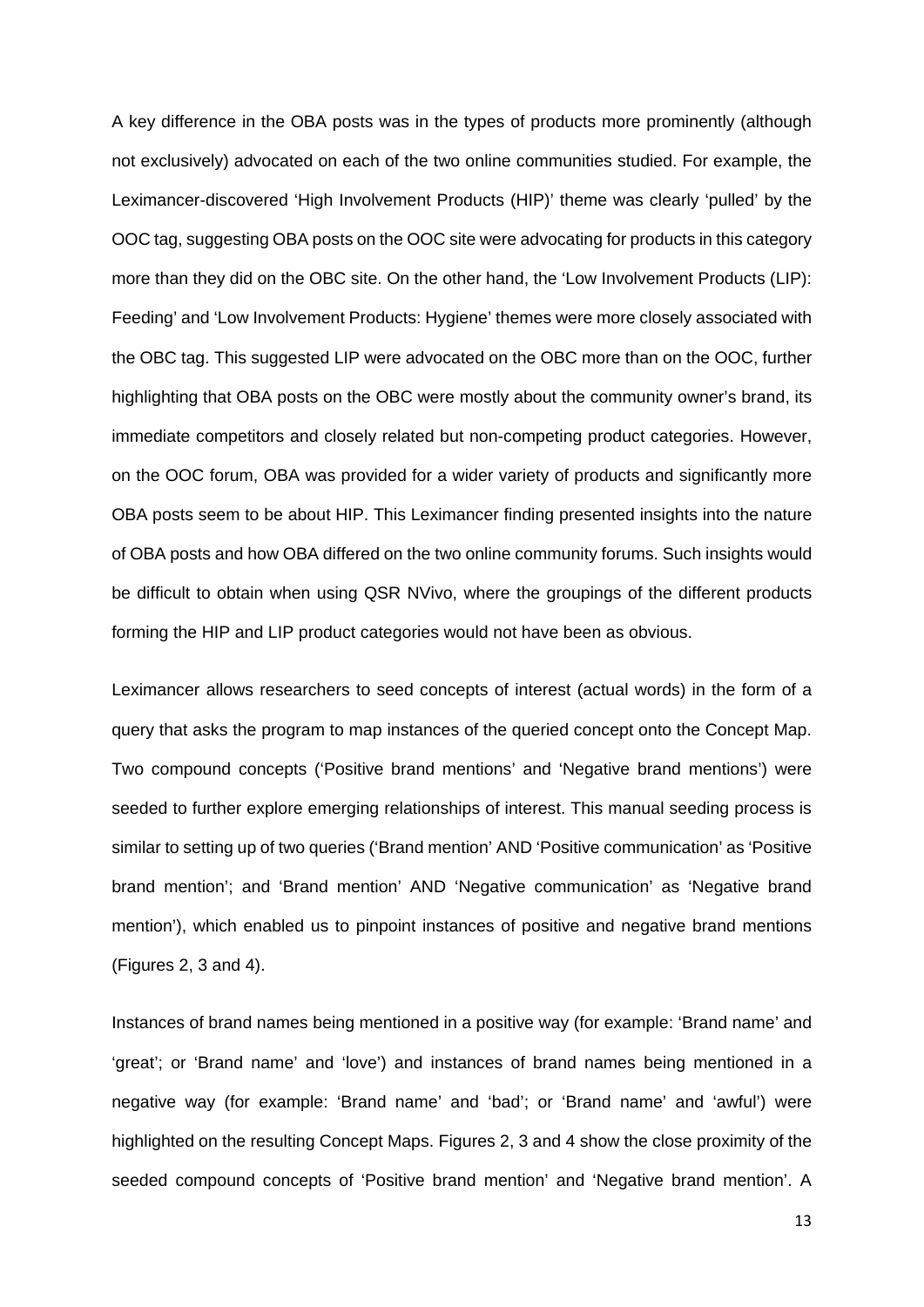closer inspection of the dataset, found that OBA posts frequently included positive and negative aspects of the advocated brand, or of brands to which the advocated brand was compared. This insight resulted in the identification of three different ways through which OBA is given:

- 1. A positive-negative brand comparison within the advocated brand, where the good and not so good points of the advocated brand are discussed (we labelled this as 'advocacy despite some shortcoming').
- 2. A positive-negative brand comparison between brands, where the positive points of the advocated brand and the negative aspects of the competing, compared to, nonadvocated brand were discussed.
- 3. A positive-negative comparison within and between brands, where both (1) and (2) occurred within an OBA post. This finding would have been difficult to identify had we only used QSR NVivo.

Leximancer also enables a quantitative analysis of the Prominence Scores calculated in the Insights Dashboard Report, as illustrated in Table 3 and Table 4. The scores represent the relationship between concepts and categories of interest visually depicted in the Concept Map. Table 3 highlights the most prominent or most important concepts used by consumers when referring to a brand (Brand Mention) in the online post advocating a brand and advocating a brand on the two different online communities. We were able to interpret these results to better understand the concept being studied (i.e. OBA). Thus, when a brand was being advocated online, consumers:

- Had 'tried' (1.7) and used (1.6) the brand and so communicate online from their own experiences.
- 'Love' (1.4) the brand and felt the brand was 'better' (1.4) than other brands.
- Encouraged others to 'buy' (1.3) the brand.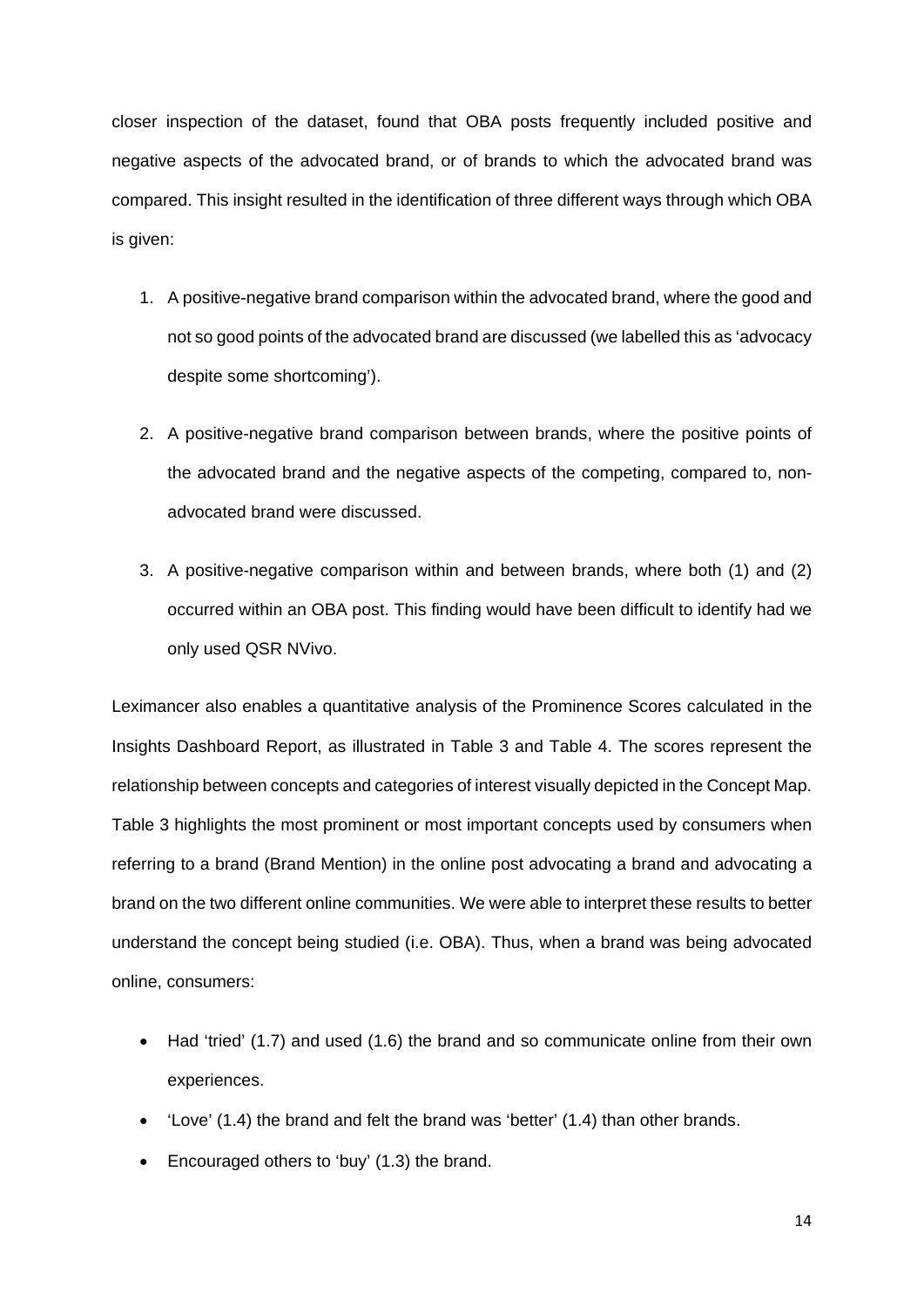Table 4 suggests the most prominent compound concepts used by consumers when referring to a brand (Brand Mention) in an online post advocating a brand and advocating a brand on the two online communities. These compound concepts offered additional insights into how consumers advocate for brands online, as these words paired most frequently.

#### *Key weaknesses of QSR NVivo and Leximancer*

The analysis highlighted some key weaknesses of both programs (Table 2). QSR NVivo's key shortcomings stem from its key strength, which is the program's reliance on the researcher driving key aspects of the analysis. In QSR NVivo, researcher(s) identify the nodes (codes) and, therefore, the key themes and concepts of interest; the researcher(s) drive the coding of the data to relevant researcher-judged nodes; and determine the type of analysis that is used. This can be a subjective, time-consuming and elaborate process, particularly when using big data. Such processes are automated in Leximancer. In QSR NVivo the identification of nodes (codes) can be primed and assisted through word frequency queries, which show the most frequently occurring words and provide insights into the key concepts that might be identified as nodes in the coding stage. The coding stage is usually followed by a decision as to which analysis to use. These steps may be limited by a researcher's epistemological position and the time and resources available, which may impact on the reliability of the process and, hence, on the reliability of the results.

Leximancer's key weakness is its inability to capture the online posts' communication style and implied tone of voice, which was important in understanding OBA. Some affective and virtual visual OBA characteristics identified in QSR NVivo would have been unnoticed in the Leximancer analysis. These included key aspects of online communication, such as acronyms particular to the online community, the implied tone of voice (often marked with exclamation marks (!!!), or with CAPITALS and/or **bold lettering**), which enabled advocates to better portray their intended feelings in their OBA posts. Manually coding this in QSR NVivo allowed the researchers to capture this important aspect of OBA posts.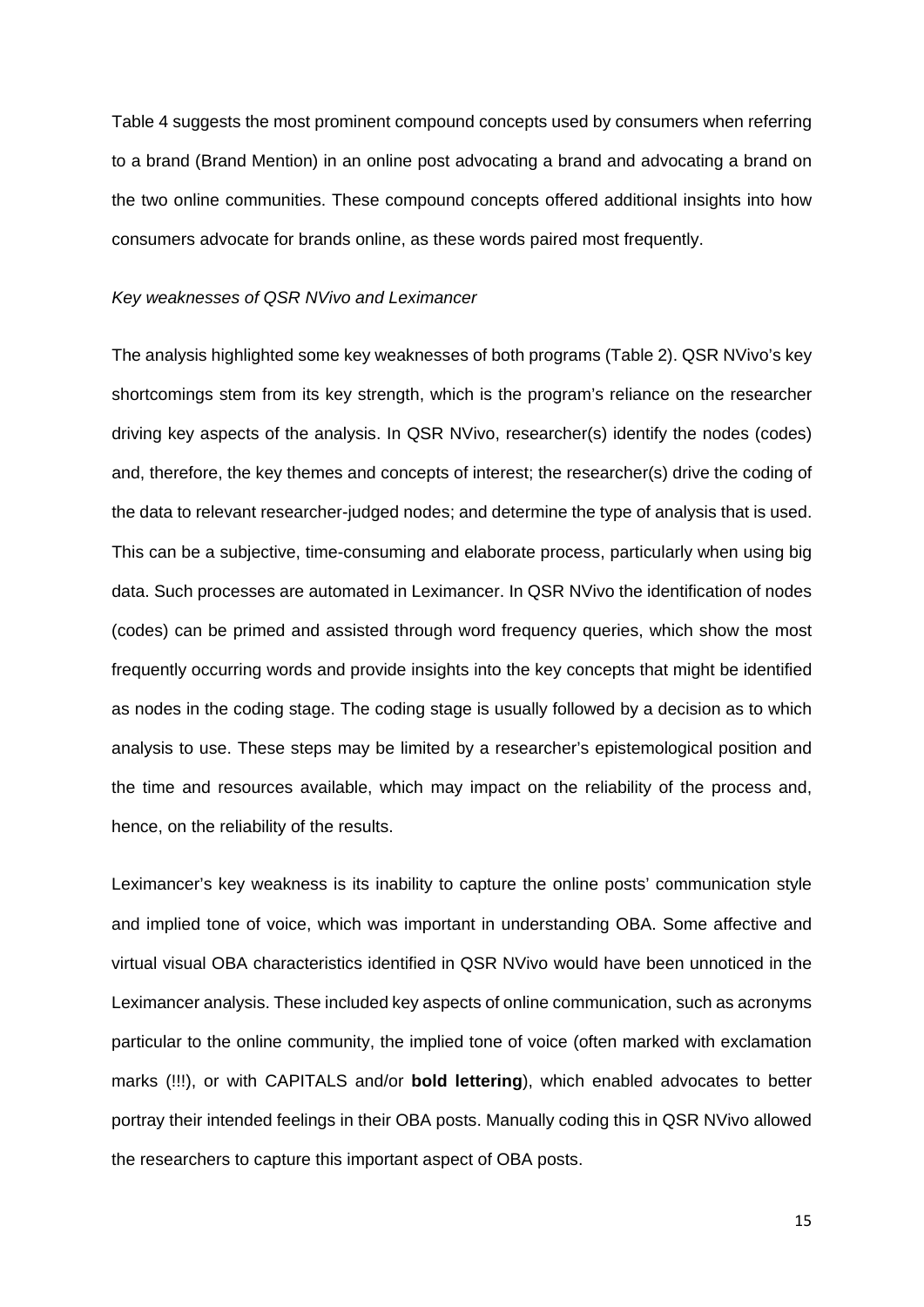Another observed Leximancer weakness that may be overcome with training and practice, is the way Leximancer names each 'theme' after its most prominent 'concept'. A first Concept Map often produces unexpected or unusual themes, and a researcher's first thought maybe "*This does not tell me anything!*". By gradually adjusting the resolution of the Concept Map, its theme sizes, and by rotating and re-clustering, researchers can produce a Map with more meaningful themes.

Leximancer's user-friendly and intuitive interface (a "click and drag", or just "one click" functionality) allows a researcher to easily and gradually adjust the Concept Map to produce visual outputs that represent meaningful themes. For example, a researcher can adjust the resolution of the Concept Map by sliding the "% Visible Concepts" bar; its theme sizes by sliding the "% Theme Size" bar; rotate the map by sliding the "Degree of Rotation" bar; and to re-cluster by selecting the "Recluster Map" button. The thematic and conceptual meaningfulness of the visual output can also be improved by manually renaming the themes in the Concept Map, enabling the Map to better reflect the themes' composition and their overall thematic essence. This was the case here, as the themes in Figures 2, 3 and 4, were renamed to reflect their concepts; thus helping in the identification of key OBA characteristics and in seeing how OBA differed from other relevant constructs. This process was simpler than that offered in QSR NVivo. Programs such as Inkscape enable researchers to improve the visual appearance of a Leximancer-produced Map (e.g. by improving the spacing around concept names that may overlap on the original map).

# *QSR NVivo and Leximancer programs are complements*

The analysis suggested QSR NVivo and Leximancer programs complement each other and that weaknesses in one program can be addressed by strengths in the other. We found each program contributed a different visual and evidence-based perspective and added to our understanding of OBA. Had we only used one program, we would have only had results from one side of the analysis. The QSR NVivo Coding Stripes Analysis (Figure 1) enabled us to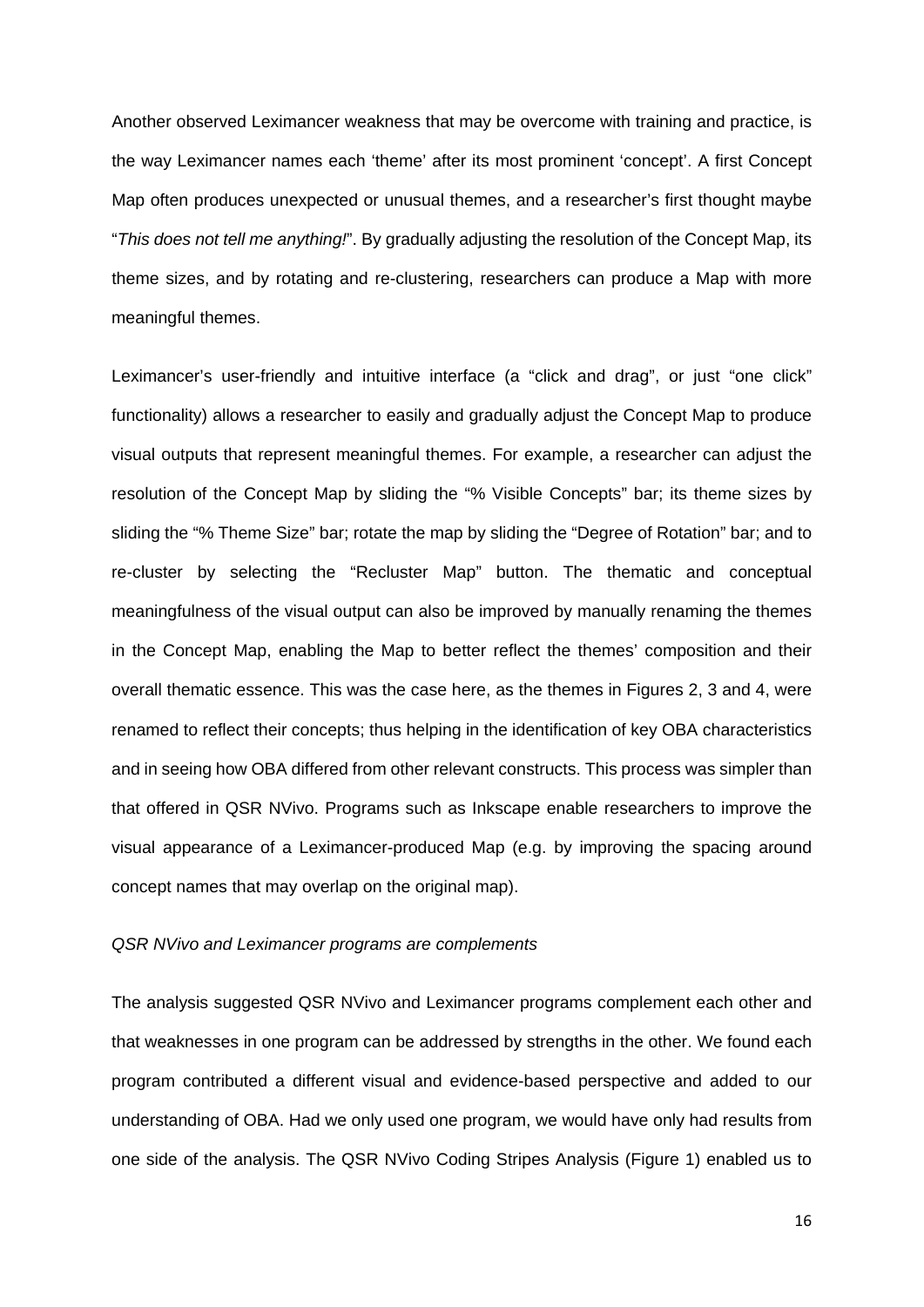determine which of the nodes (characteristics of OBA) were common across both online communities, and which were particular to each. This allowed us to determine common OBA characteristics and, therefore, those that made OBA unique in an online C2C communication setting. This process also allowed us to pinpoint some OBA characteristics that were unique to each of the online communities. However, the QSR NVivo Coding Stripes Analysis was not sufficient to explain the magnitude of those differences and the reason why these differences occurred (i.e. why some characteristics of OBA were more prominent on the OOC and others were more prominent on the OBC). The Leximancer analysis (Figure 2, 3 and 4), provided further insights through the emergent 'High Involvement Products' and 'Low Involvement Products' themes.

The themes which emerged in the Leximancer analysis helped us to explain why there were differences in the way people advocated for brands in each of the two communities. That is, the OBA posts on the OBC were about the brand that owned the OBC and about competing brands, as well as brands closely related to the product category of the brand that owned the OBC. We found these brands clearly in the 'Low Involvement Products: Hygiene' and 'Low Involvement Products: Feeding' themes (Figure 2), where both themes were 'pulled' by the OBC tag, meaning they were most prominent on the OBC. This is consistent with OBA evident in the OBC posts, which were mostly about the brands in these two product categories. On the other hand, the 'High Involvement Products' them was 'pulled' by the OOC tag, which suggests there were more OBA posts about these products in the OOC forum.

These findings helped explain why some OBA characteristics occurred more on the OBC than on the OOC and vice versa. For example, on the OBC where OBA was mostly about low involvement products, advocates demonstrated 'product category involvement', explicitly stating their 'brand commitment', provided 'brand advice or problem support' and 'recommendations based on brand comparisons' and elaborated on 'brand distinctiveness', as highlighted in the QSR NVivo analysis (Figure 1). Whereas, on the OOC, where the OBA posts were mostly about high involvement products (Figure 2), OBA post advocates provided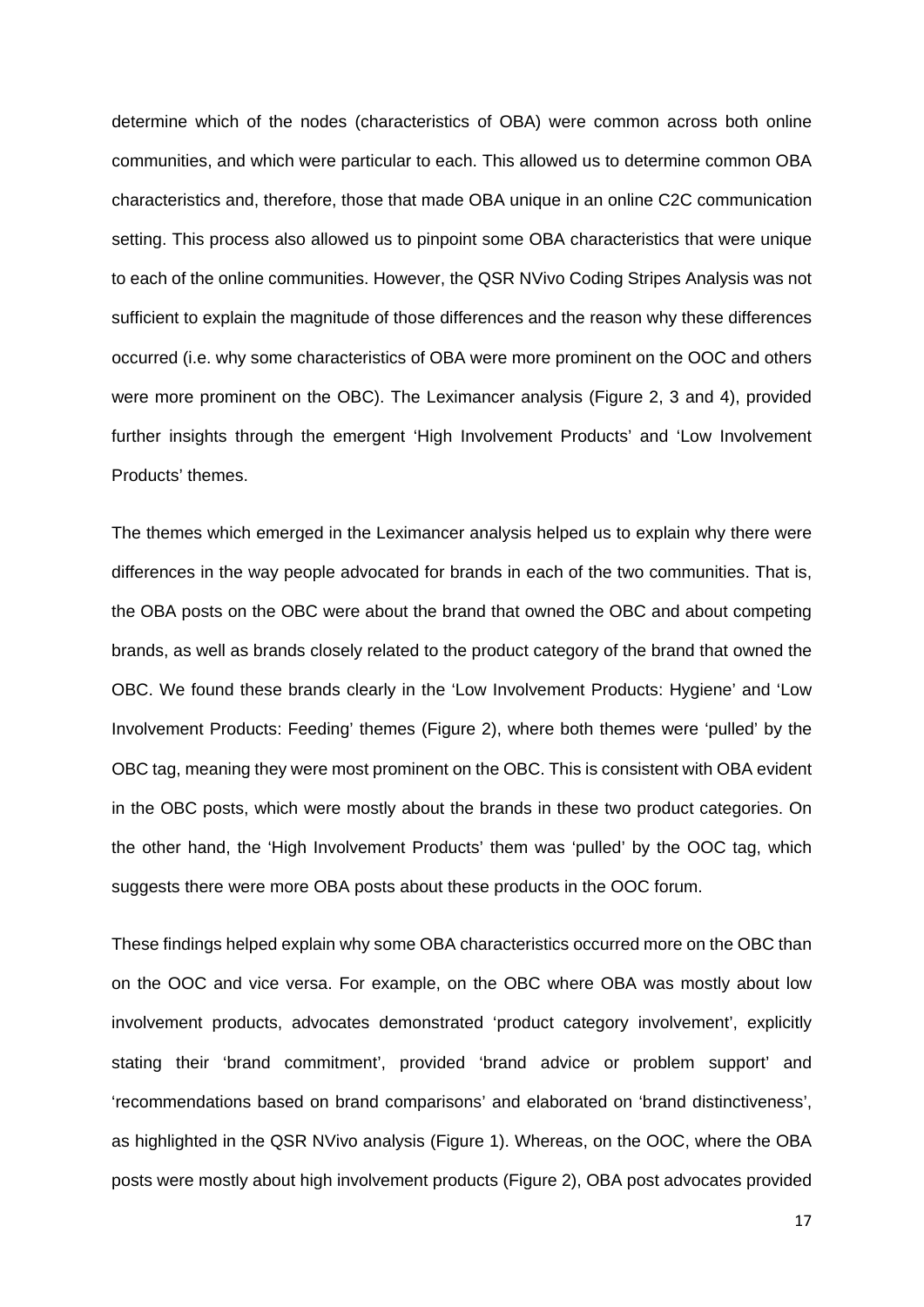'recommendations based on criteria or requirements', displayed 'brand warmth', used 'brand language which was technical', and provided 'extra brand information' such as websites, photos, and prices (Figure 1). This further highlighted that both, QSR NVivo and Leximancer, complement each other, thus had we used only one program we would have understood only a certain aspect of the OBA characteristics displayed in C2C communication online.

# **Discussion**

There seem to be benefits to using both QSR NVivo and Leximancer programs in exploratory social media research involving big, text-based data analysis. This study showed that the two programs complemented each other and that the weaknesses of one were addressed by the strengths of the other (Table 2). This finding addresses the need to further understand how the research issues and data analysis of one CAQDAS program (in this case, QSR NVivo) can be enriched by the use of another CAQDAS program (Leximancer) (Crofts and Bisman, 2010; Davies *et al*., 2006). In this study, Leximancer was a useful interpretative tool that enabled a better understanding of the results obtained through the QSR NVivo analysis. Each program contributed a different visual and evidence-based perspective to the data analysis that, overall, provided a more comprehensive and insightful view of OBA.

Leximancer analysed a very large amount of data (1,796 online posts) in an expedient way, providing an automated, impartial analysis that highlighted the key concepts, themes and their connectivity (Figures 2, 3 and 4). This study showed that when applied to large quantities of text, such as big data, Leximancer enables efficient 'text mining' by transforming lexical cooccurrence information from natural language into semantic patterns (Smith and Humphreys, 2006). Here, Leximancer identified themes that would have been missed or overlooked had we only used QSR NVivo. This is consistent with other researchers noting that the Leximancer program *"(makes) the analyst aware of the global context and significance of concepts and (helps) to avoid fixation on particular anecdotal evidence, which may be atypical or erroneous"* (Smith and Humphreys, 2006, p. 262). QSR NVivo, on the other hand, enabled this research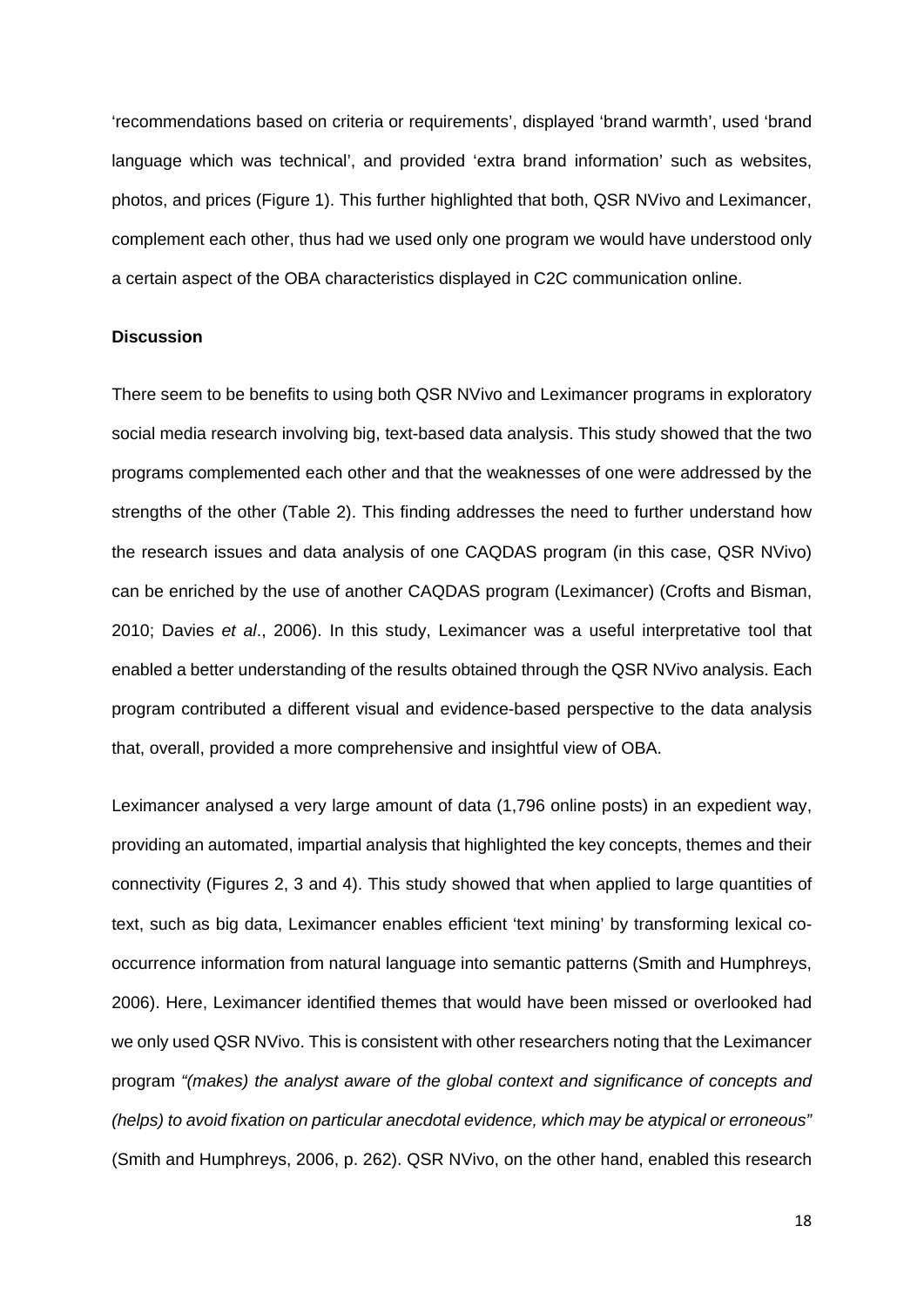to precisely and rigorously identify concepts and themes of interest, with the researchers' insights driving the processes (Figure 1), and to identify OBA types that would not have been found in a Leximancer analysis.

This study found both programs to be flexible and both assisted the researchers to work with unstructured qualitative data, to generate textual relationships, identify key areas that emerged from the data and to visually represent this output. However, the task of interpreting such visual output remained with the researchers. After undertaking QSR NVivo and Leximancer analysis, the researchers went back to engaging directly with the data to further explore and interpret textual meanings, in line with the suggestion that *"the application of CAQDAS should not operate as a substitute for the researcher's immersion in, or interpretation of the data but rather as a means for enriching the research process"* (Crofts and Bisman, 2010, p. 197). This follow-through enabled the researchers to draw meaningful conclusions based on the 'visual first' approach provided by the two programs, and to guide future OBA studies.

#### **Conclusions and Implications**

This study contributed to our understanding of how qualitative text-based data analysis programs can be used to explore big data obtained from social media, answering a call for further insight into such programs' functionality (Sotiriadou *et al*., 2014; Angus *et al*., 2013). This paper illustrates how such programs can be used as powerful tools when undertaking big data, exploratory analysis; presenting valuable visual analysis beyond just an 'end-stage output' for readers. The 'visual-first' analysis used, illustrates how such analysis can be integrated with critical reasoning and decision-making about the data, enabling researchers to use such integration to guide subsequent enquiry (Angus *et al*., 2013).

Each of the two programs showcased in this paper has its strengths and limitations that should be assessed prior to their use. QSR NVivo analysis is researcher-driven and is, therefore, influenced by and, to some degree, limited by researchers' analytical decisions and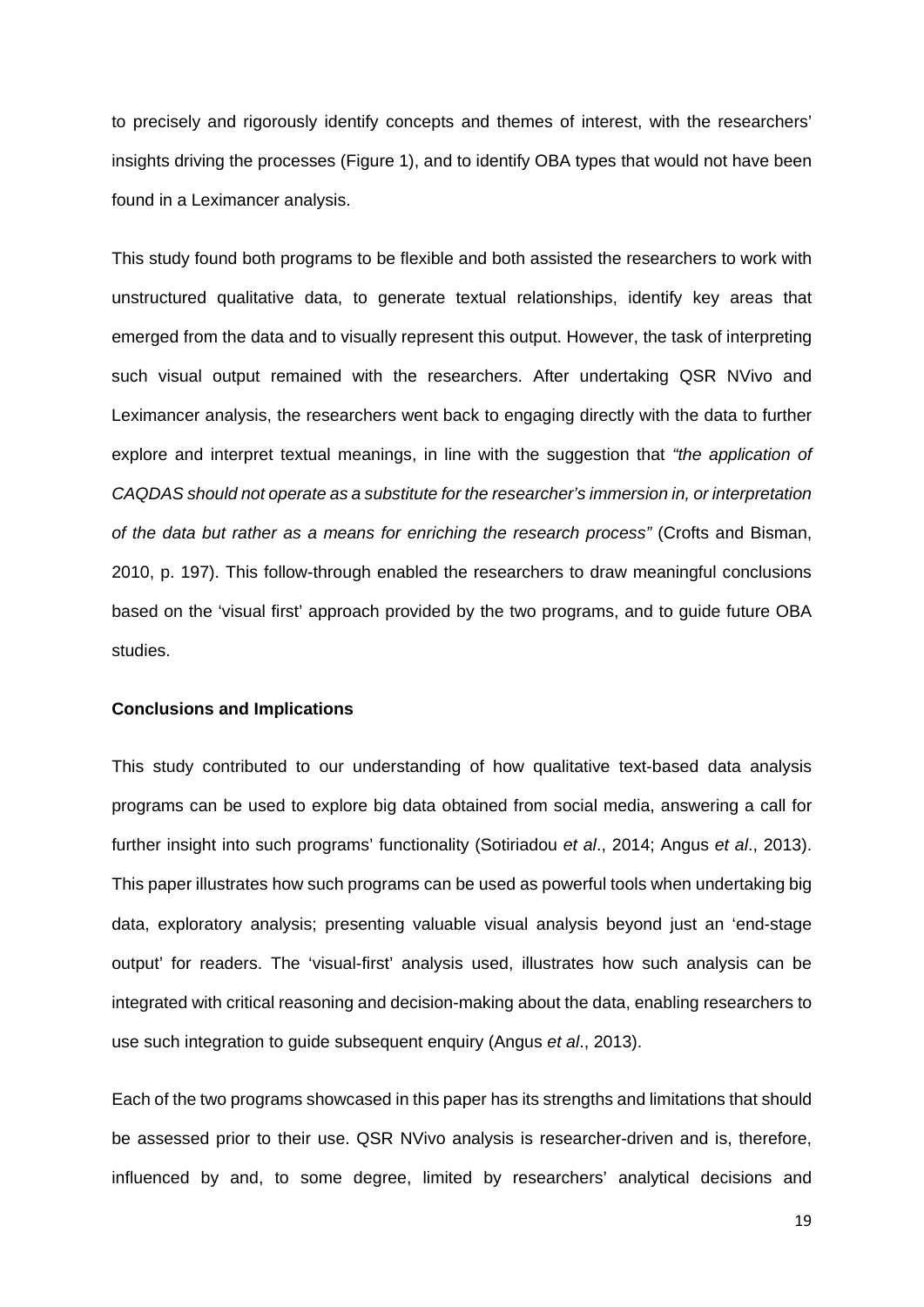epistemological positions. The coding process is manual and time consuming. However, QSR NVivo analysis facilitates an iterative concept exploration process at the time of coding (Hutchison *et al*., 2010). The Leximancer analysis is more automated and relies on the researchers assigning meaning, interpreting and working with the results obtained and represented in a Concept Map and Insight Dashboard Report. Leximancer requires a close analysis and refinement of the initial output, a process underpinned by the researchers' understanding of the data. This study shows that Leximancer should not be expected to 'do the work' for you, rather, it should do the work with you (Penn-Edwards, 2010).

CAQDAS applications provide new ways to develop visual output that can help researchers make visual sense of their big data. Such sense-making requires intellectual rigour and researchers' full involvement; highlighting the importance of human intervention in analysing and interpreting big, qualitative data. These tools assist researchers, but they are not replacements for human analysts (Angus *et al*., 2013). It is imperative for researchers working with these tools to be intimately and comprehensively familiar with the data set and with the programs being used. Researchers must prepare the data according to the requirements of each program. In order words, the quality of the analysis reflects the quality of the data and of the researchers' involvement with the tools, as well as their understanding of the data and of the prior research that guides their study. As illustrated in this paper, researchers should also consider using more than one CAQDAS program when analysing large text-based datasets, because such programs complement one another, providing a more comprehensive insight into the phenomenon being studied.

We used the qualitative findings from both CAQDAS analyses to guide a subsequent OBA scale development process. The intricate qualitative insights achieved through the use of QSR NVivo and Leximancer suggested OBA has some unique characteristics that need to be included in any scale. The findings also suggested some potential OBA scale items that should be considered if any OBA scale is to reflect OBA's true nature.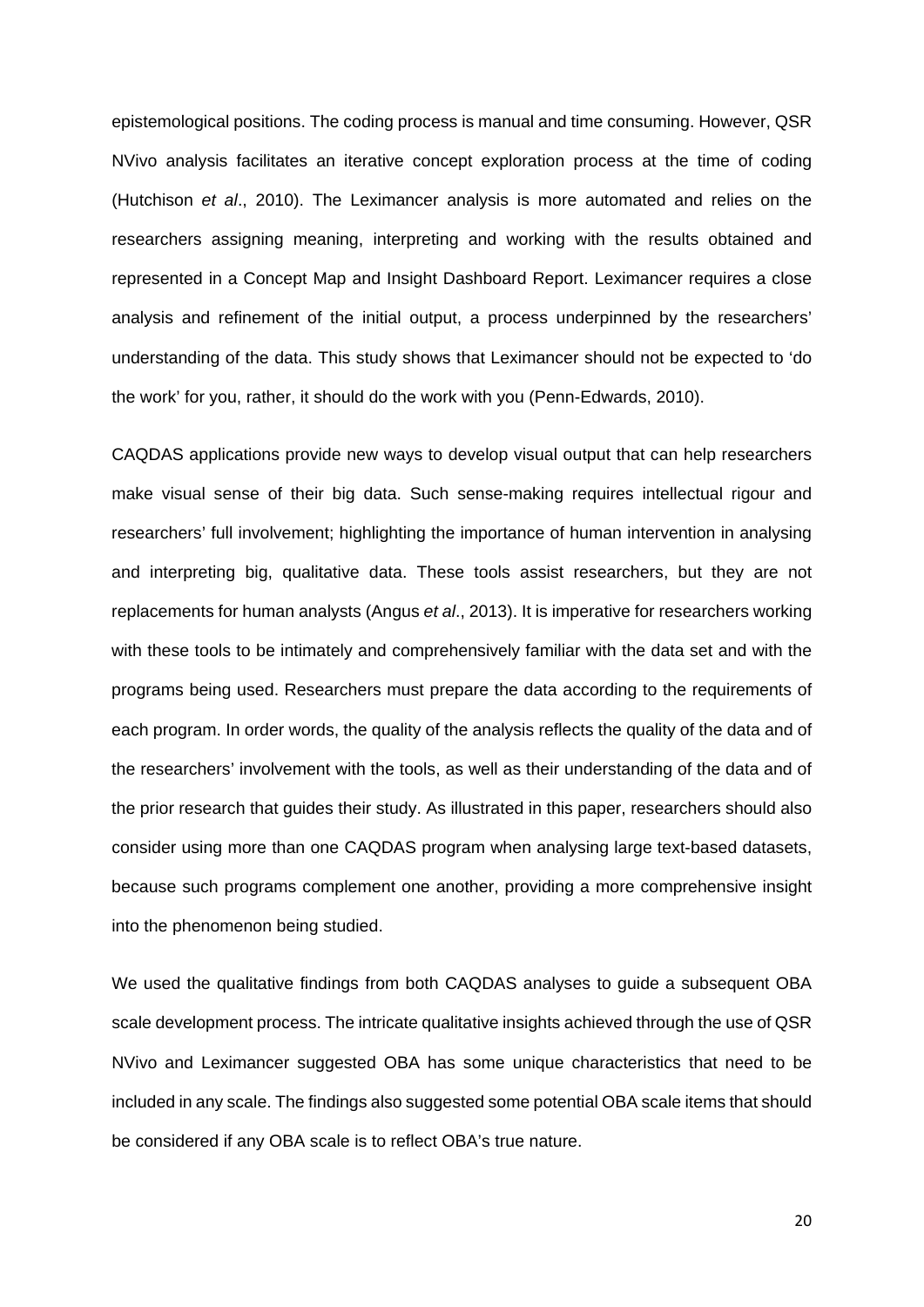# **References**

Adjei, M. T., Noble, S. M., and Noble, C. H. (2010), "The influence of C2C communications in online brand communities on customer purchase behavior", *Journal of the Academy of Marketing Science,* Vol. 38 No. 5, pp. 634-653.

Anderson, E. W. (1998), "Customer satisfaction and word of mouth", *Journal of Service Research,* Vol. 1 No. 1, pp. 5-17.

Angus, D., Rintel, S., and Wiles, J. (2013), "Making sense of big text: a visual-first approach for analysing text data using Leximancer and Discursis", *International Journal of Social Research Methodology,* Vol. 16**,** pp. 261-267.

Bhattacharya, C. B., and Sen, S. (2003), "Consumer-company identification: a framework for understanding consumers' relationships with companies", *Journal of Marketing*, Vol. 67 No. 2, pp. 76-88.

Brodie, R. J., Ilic, A., Juric, B., and Hollebeek, L. (2013), "Consumer engagement in a virtual brand community: An exploratory analysis", *Journal of Business Research,* Vol. 66 No. 1, pp. 105-114.

Bulearca, M., and Bulearca, S. (2010), "Twitter: a viable marketing tool for SMEs?", *Global Business and Management Research,* Vol. 2, pp. 296-309.

Chaudhuri, A. (2000), "A macro analysis of the relationship of product involvement and information search: The role of risk", *Journal of Marketing Theory and Practice,* Vol. 8 No. 1, pp. 1–14.

Chu S. C., and Kamal S. (2008), "The effect of perceived blogger credibility and argument quality on message elaboration and brand attitudes: An exploratory study", *Journal of Interactive Advertising*, Vol. 8 No. 2, pp. 26-37.

Chu, S. C., and Kim, Y. (2011), "Determinants of consumer engagement in electronic wordof-mouth (eWOM) in social networking sites", *International Journal of Advertising,* Vol. 30 No. 1, pp. 47-75.

Corbin, J., and Strauss, A. (2007), *Basics of Qualitative Research*, 3rd edition, Thousand Oaks, CA: Sage.

Cretchley, J., Rooney, D., and Gallois, C. (2010), "Mapping a 40-year history with Leximancer: Themes and concepts in the Journal of Cross-Cultural Psychology", *Journal of Cross-Cultural Psychology,* Vol. 41 No. 3, pp. 318-328.

Crofts, K., and Bisman, J. (2010), "Interrogating accountability: An illustration of the use of Leximancer software for qualitative data analysis", *Qualitative Research in Accounting & Management,* Vol. 7, pp. 180-207.

Davies, I., Green, P., Rosemann, M., Indulska, M., and Gallo, S. (2006), "How do practitioners use conceptual modeling in practice?", *Data & Knowledge Engineering,* Vol. 58 No. 3, pp. 358- 380.

Divol, R., Edelman, D., and Sarrazin, H. (2012), "Demystifying social media", *McKinsey Quarterly,* Vol. 2, pp. 66-77.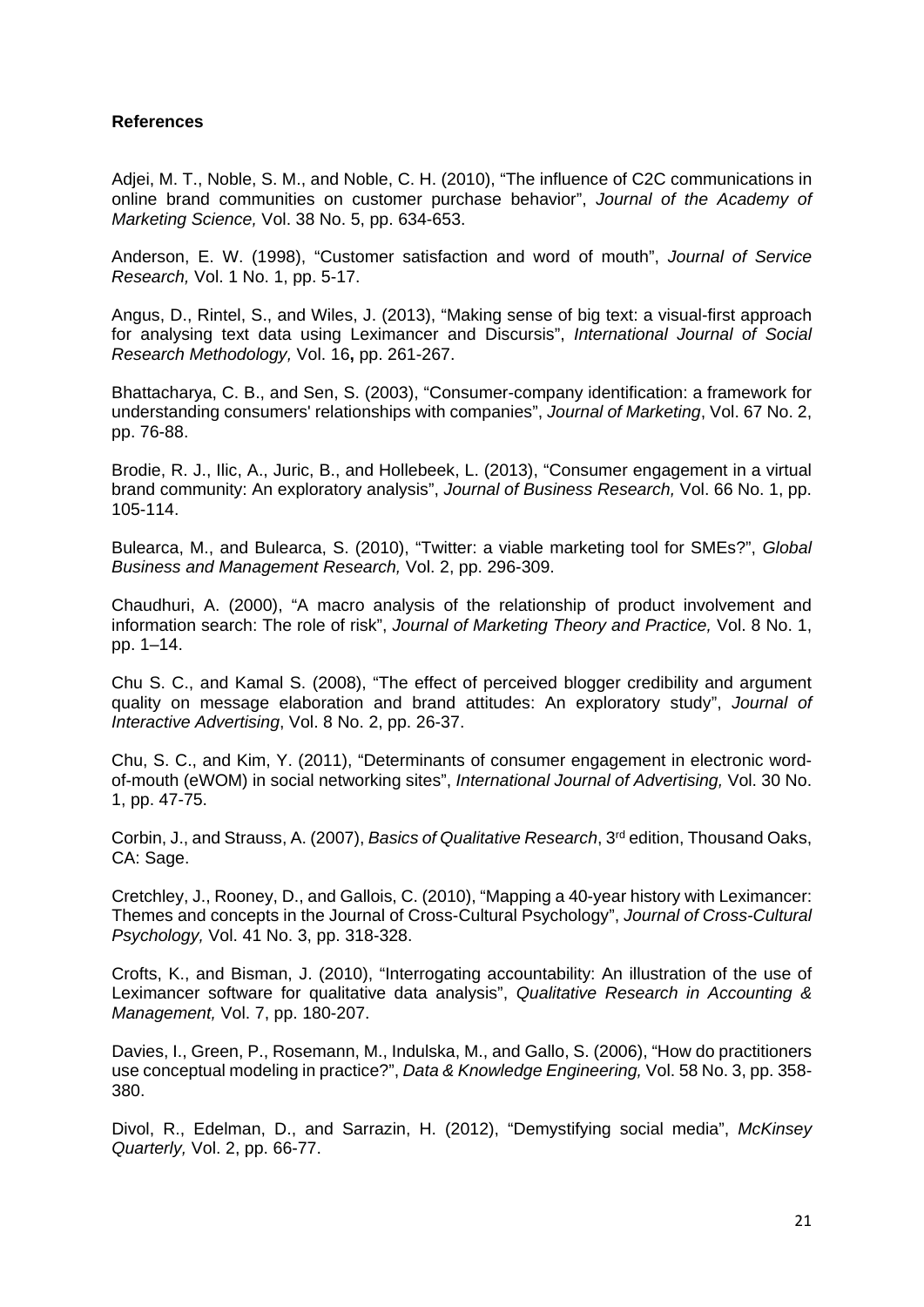Fagerstrøm, A., and Ghinea, G. (2011), "On the motivating impact of price and online recommendations at the point of online purchase", *International Journal of Information Management,* Vol. 31 No. 2, pp. 103-110.

Gaskell, G. (2000), "Individual and group interviewing" in Bauer, M. and Gaskell, G. (eds), *Qualitative Researching with Text, Image and Sound,* London: Sage, pp. 38-56.

Godes, D., and Mayzlin, D. (2004), "Using online conversations to study word-of-mouth communication", *Marketing Science,* Vol. 23 No. 4, pp. 545-560.

Graham, J., and Havlena, W. (2007), "Finding the "missing link": Advertising's impact on word of mouth, web searches, and site visits", *Journal of Advertising Research,* Vol. 47, pp. 427- 435.

Green, J., and Thorogood, N. (2004), "Observational methods", *Qualitative Methods for Health Research,* Sage Publications Ltd, pp. 131-134.

Hausman, A. D., Kabadayi, S., and Price, K. (2014), "Consumer–brand engagement on Facebook: liking and commenting behaviors", *Journal of Research in Interactive Marketing,* Vol. 8, pp. 203-223.

Hennig-Thurau, T., Gwinner, K. P., Walwsh, G., and Gremler, D. D. (2004), "Electronic wordof-mouth via consumer-opinion platforms: what motivates consumers to articulate themselves on the internet?", *Journal of Interactive Marketing,* Vol. 18 No. 1, pp. 38-52.

Hutchison, A. J., Johnston, L. H., and Breckon, J. D. (2010), "Using QSR‐NVivo to facilitate the development of a grounded theory project: An account of a worked example", *International Journal of Social Research Methodology,* Vol. 13 No. 4, pp. 283-302.

Jillapalli, R. K., and Wilcox, J. B. (2010), "Professor Brand Advocacy: Do Brand Relationships Matter?", *Journal of Marketing Education,* Vol. 32 No. 3, pp. 328-340.

Jones, M., and Diment, K. (2010), "The CAQDA paradox: A divergence between research method and analytical tool", *The International workshop on Computer-Aided Qualitative Research Asia (CAQRA2010)*, The Netherlands: Merlien Institute, pp. 82-86.

Karakaya, F., and Barnes, N. G. (2010), "Impact of online reviews of customer care experience on brand or company selection", *Journal of Consumer Marketing,* Vol. 27, pp. 447-457.

Keller, E. (2007), "Unleashing the power of word of mouth: Creating brand advocacy to drive growth", *Journal of Advertising Research,* Vol. 47 No. 4, pp. 448-452.

Kozinets, R. V. (2002), "The field behind the screen: Using netnography for marketing research in online communities", *Journal of Marketing Research*, Vol. 39 No. 1, pp. 61-72.

Kozinets, R. V. (2010), "*Netnography: Doing ethnographic research online"*, Sage Publications.

Lawer, C., and Knox, S. (2006), "Customer advocacy and brand development", *Journal of Product and Brand Management,* Vol. 15 No. 2, pp. 121-129.

Leventhal, R. C., Wallace, E., Buil, I., and de Chernatony, L. (2014), "Consumer engagement with self-expressive brands: brand love and WOM outcomes", *Journal of Product and Brand Management,* Vol. 23 No. 1, pp. 33-42.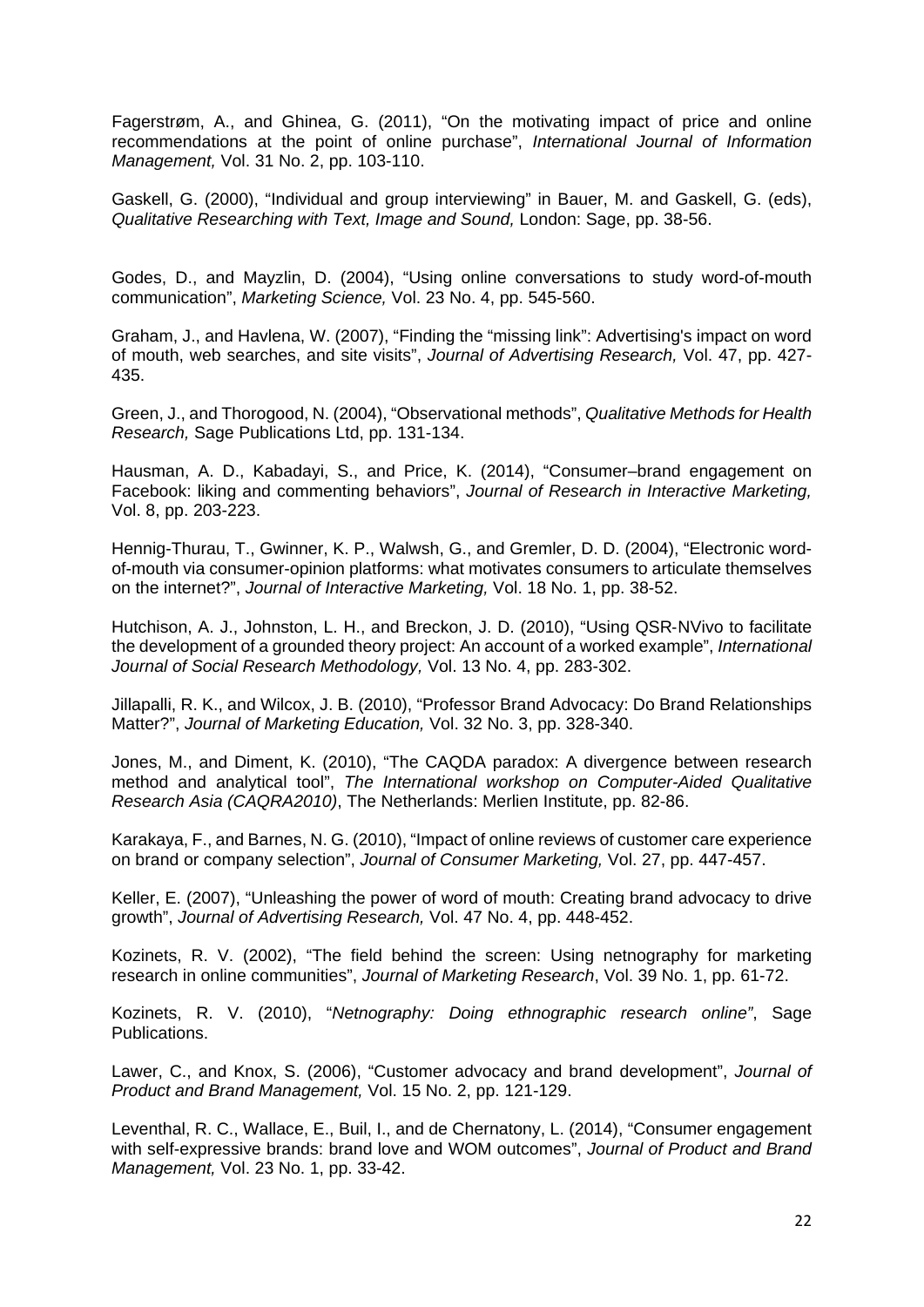Leximancer Pty Ltd. (2017), *Leximancer User Guide: Release 4.5,* Retrieved from http://doc.leximancer.com/doc/LeximancerManual.pdf

Marketing Science Institute. (2016), "MSI Research Priorities 2016-2018", Retrieved from: http://www.msi.org/uploads/articles/MSI\_RP16-18.pdf

McAlexander, J. H., Schouten, J. W., and Koenig, H. F. (2002), "Building brand community", *Journal of Marketing*, Vol. 66 No. 1, pp. 38-54.

McAfee, A. and Brynjolfsson, E. (2012), "Big Data: The Management Revolution", *Harvard Business Review*, October, pp. 61-68.

Moghaddam, A. (2006), "Coding issues in grounded theory", *Issues in Educational Research,* Vol. 16 No. 1, pp. 52-66.

Muniz Jr, A. M., and O'Guinn, T. C. (2001), "Brand community", *Journal of Consumer Research,* Vol. 27 No. 4, pp. 412-432.

O'Reilly, T. (2005), "Web 2.0: Compact definition", *Message posted to* http://radar*. oreilly. com/archives/2005/10/web\_20\_compact\_definition. html*.

Parrott, G., Danbury, A., and Kanthavanich, P. (2015), "Online behaviour of luxury fashion brand advocates", *Journal of Fashion Marketing and Management,* Vol. 19 No. 4, pp. 360- 383.

Penn-Edwards, S. (2010), "Computer aided phenomenography: The role of Leximancer computer software in phenomenographic investigation", *The Qualitative Report,* Vol. 15 No. 2, pp. 252-267.

Porter, C. E. (2004), "A typology of virtual communities: A multi‐disciplinary foundation for future research", *Journal of Computer*‐*Mediated Communication,* Vol. 10, pp. 00-00.

Risch, J., Kao, A., Poteet, S. R. and Wu Y. J. (2008), "Visual data mining"*,* Springer-Verlag, Berlin Heidelberg.

Smith, A. E., and Humphreys, M. S. (2006), "Evaluation of unsupervised semantic mapping of natural language with Leximancer concept mapping", *Behavior Research Methods,* Vol. 38 No. 2, pp. 262-279.

Smith, A. N., Fischer, E., and Yongjian, C. (2012), "How does brand-related user-generated content differ across YouTube, Facebook, and Twitter?", *Journal of Interactive Marketing,* Vol. 26 No. 2, pp. 102-113.

Sotiriadou, P., Brouwers, J., and Le, T. A. (2014), "Choosing a qualitative data analysis tool: A comparison of NVivo and Leximancer", *Annals of Leisure Research,* Vol. 17 No. 2, pp. 218- 234.

Stokburger-Sauer, N., Ratneshwar, S., and Sen, S. (2012), "Drivers of consumer-brand identification", *International Journal of Research in Marketing*, Vol. 29 No. 4, pp. 406-418.

Urban, G. L. (2005), "Customer advocacy: a new era in marketing?", *Journal of Public Policy & Marketing,* Vol. 24, pp. 155-159.

Wallace, E., Buil, I., and De Chernatony, L. (2012), "Facebook 'friendship'and brand advocacy", *Journal of Brand Management,* Vol. 20 No. 2, pp. 128-146.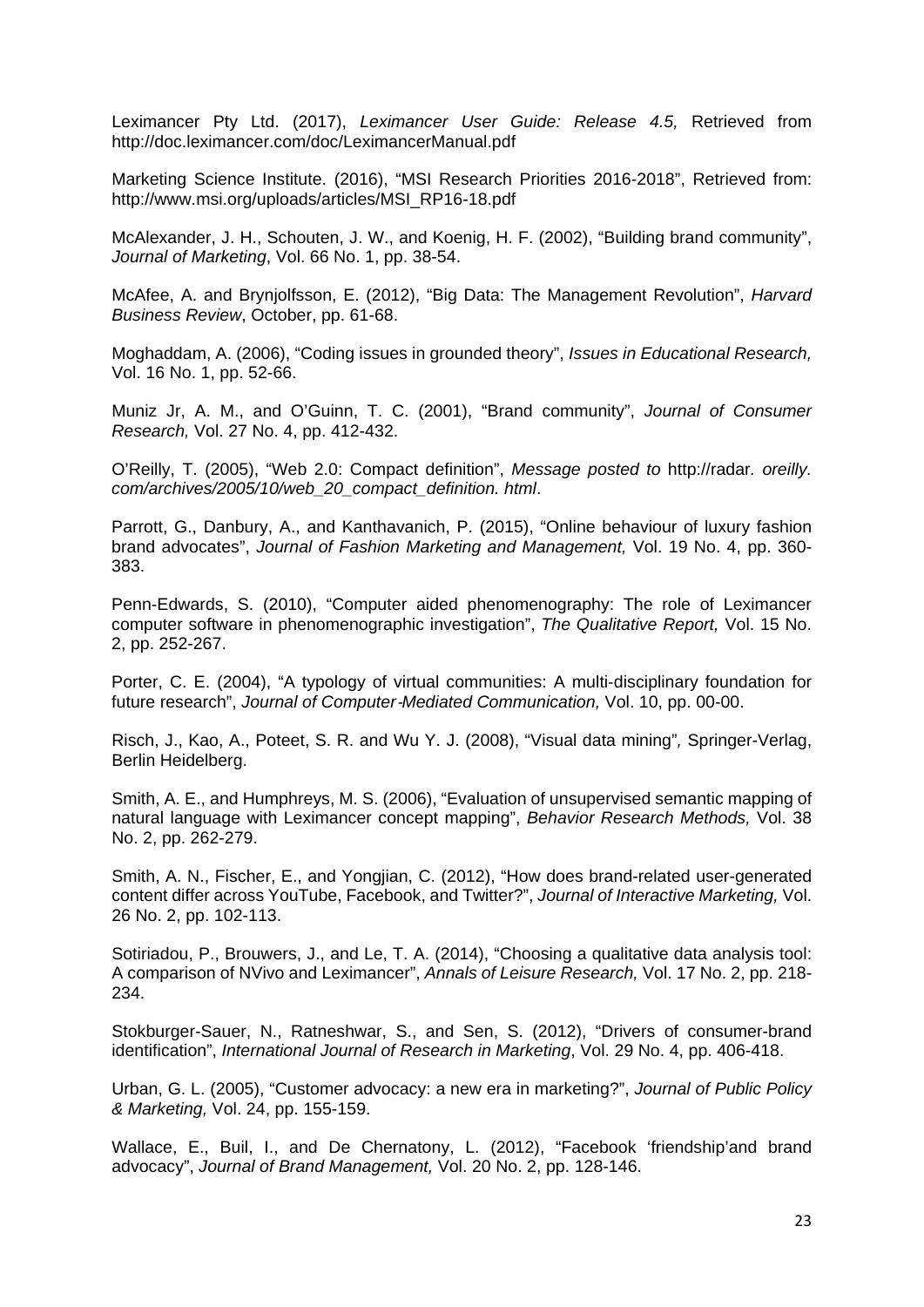Yahia, I. B. (2005), "Non commercial B2C virtual communities: definition and classification an exploratory qualitative study", *IADIS International Journal on WWW/Internet,* Vol. 5, pp. 129- 144.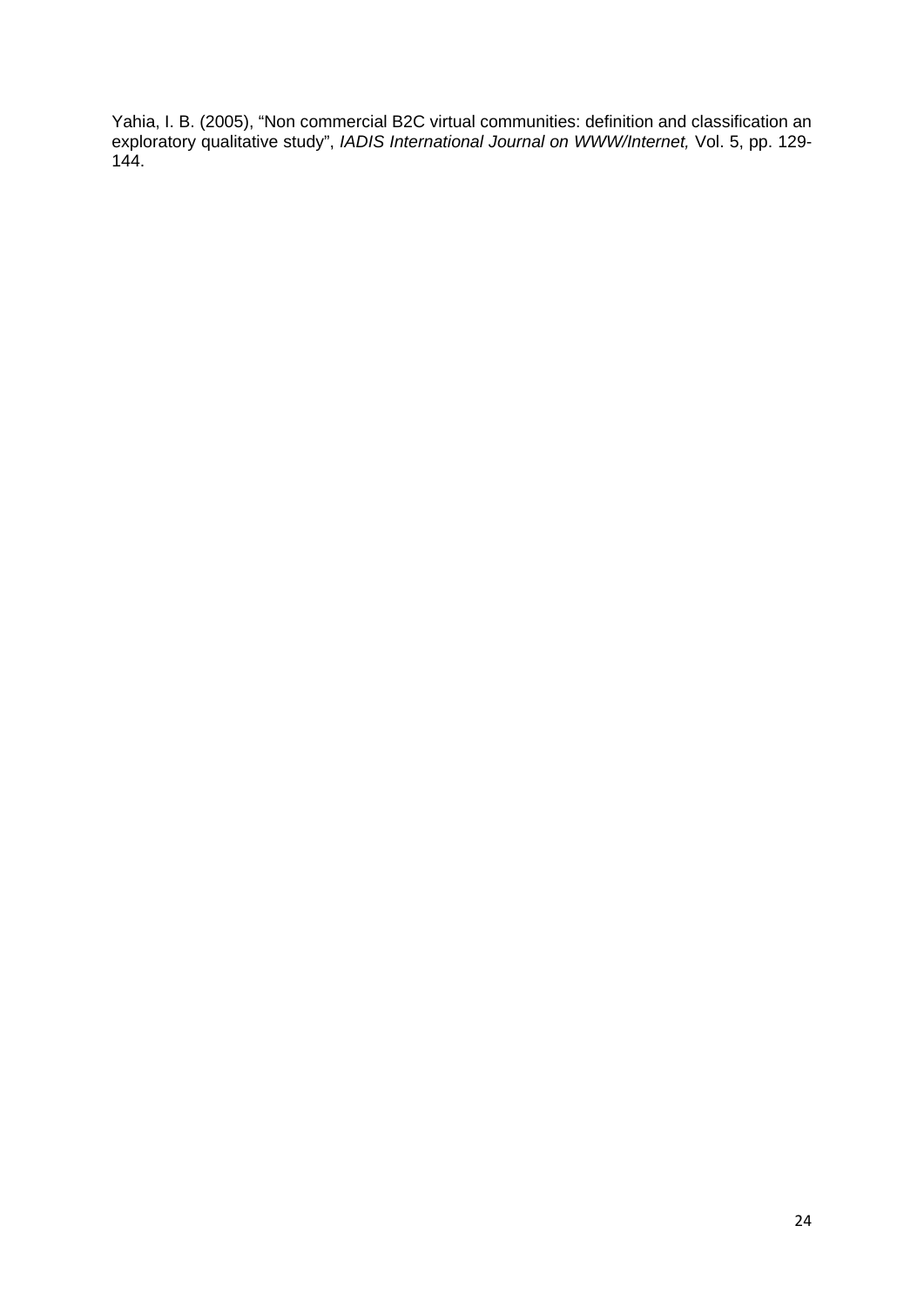# **Table 1: OBA Characteristics and Analysis: An excerpt from the complete table.**

Note: To illustrate the true nature of brand advocacy occurring online, the OBA examples featured in the table below have been transcribed as they appeared within the discussion forums of the online<br>communities studied in

| <b>Cognitive OBA Characteristic</b>                                                                                                                                                     | <b>Leximancer Analysis &amp; Findings</b>                                                                                                                                                                                                                                                                                                                                                                                                                                                                                                                                                                                                                                                                                                                                                                                                                | QSR NVivo Analysis & Findings                                                                                                                                                                                                                                                                                                                                                                                                                                                                                                                                                                                                                                                                                                                                                                                                                                          | Example                                                                                                                                                                                                                                                                                                                                                                                                                                                                                                                                                                                                                                                                                                                                                                                                                                                                                                                                                                                                                                               |
|-----------------------------------------------------------------------------------------------------------------------------------------------------------------------------------------|----------------------------------------------------------------------------------------------------------------------------------------------------------------------------------------------------------------------------------------------------------------------------------------------------------------------------------------------------------------------------------------------------------------------------------------------------------------------------------------------------------------------------------------------------------------------------------------------------------------------------------------------------------------------------------------------------------------------------------------------------------------------------------------------------------------------------------------------------------|------------------------------------------------------------------------------------------------------------------------------------------------------------------------------------------------------------------------------------------------------------------------------------------------------------------------------------------------------------------------------------------------------------------------------------------------------------------------------------------------------------------------------------------------------------------------------------------------------------------------------------------------------------------------------------------------------------------------------------------------------------------------------------------------------------------------------------------------------------------------|-------------------------------------------------------------------------------------------------------------------------------------------------------------------------------------------------------------------------------------------------------------------------------------------------------------------------------------------------------------------------------------------------------------------------------------------------------------------------------------------------------------------------------------------------------------------------------------------------------------------------------------------------------------------------------------------------------------------------------------------------------------------------------------------------------------------------------------------------------------------------------------------------------------------------------------------------------------------------------------------------------------------------------------------------------|
| Positive-negative brand comparison:<br>1.<br>a. within brand (advocacy despite<br>shortcoming)<br>b. between two or more brands<br>c. within brand and between brands<br>simultaneously | OBC and OOC Concept Maps:<br>'positive brand mentions' co-occurring<br>$\bullet$<br>with 'negative brand mentions': shown<br>overlapping on both community-specific<br>maps<br>$\bullet$<br>On OBC "positive community owner's<br>brand mention' & 'negative community<br>owner's brand mention": and "positive<br>community owner's brand mention' &<br>'negative competitor's brand mention'"<br>overlapping, suggesting frequency and<br>importance of co-occurrence<br>Insight Dashboard:<br>$\bullet$<br>'positive brand mentions & negative<br>brand mentions' high ranking compound<br>concept on both online communities:<br>OOC PS = 23.3; OBC PS = 13.8<br>OBC PS for 'positive community owner's<br>$\bullet$<br>brand mention & negative community<br>owner's brand mention (advocacy<br>despite shortcoming)' = $42.8$                      | Coding Stripes Analysis based on Matrix<br>Coding Query:<br>'recommendation given based on brand<br>$\bullet$<br>comparison' co-occurs with 'positive<br>brand mentions'<br>Text Search Query:<br>'price', 'quality' and product attributes<br>('light', 'space', 'comfortable') common to<br>brand comparison through positive-<br>negative brand mentions                                                                                                                                                                                                                                                                                                                                                                                                                                                                                                            | 1 a. "These <brand name=""> bottles are<br/>expensive but they are the best bottles on the<br/>market in my opinion anyway!!! My daughter<br/>is great on these bottles but she wasn't very<br/>good on any other bottles."<br/>1 b. "I have 3 little ones and have tried pretty<br/>much all the brands and was a bit turned off<br/>on <br/>brand name A&gt; napples but thought i<br/>would try them and have never turned back<br/>they are the best ones they are as good as<br><brand b="" name=""> and so much cheaper."<br/>1 c. "I used to use <brand a="" name=""> for a bit<br/>but <br/>brand name B&gt; are the best trust me<br/>especially during teething it is worth it you<br/>don't want your baby anymore miserable! all<br>other nappies don't compare and you will find<br/>the nappy rash might get that bad it bleeds<br/>which I don't like to put baby through<br/>definitely worth <brand b="" name=""> buy in bulk<br/>and it adds up to the same as the cheap<br/>nasty ones!"</brand></br></brand></brand></br></brand> |
| 2 <sub>1</sub><br>Superiority of product attributes.                                                                                                                                    | Two-in-One Concept Map:<br>connectivity and positioning of<br>$\bullet$<br>'recommendations', 'high involvement<br>products' and 'brand suitability' themes<br>illustrates that OBA within OOC<br>discussions stems from brand<br>recommendation seeking based on<br>requirements and brand suitability<br>'Brand issues support' and 'Brand<br>$\bullet$<br>mention' themes connectivity within OBC<br>suggests OBA is often instigated and<br>results from discussion about some<br>brand-related issue about 'Low<br>Involvement Products'<br>'High Involvement Products' theme on<br>$\bullet$<br>OOC includes technical and feature-<br>related language such as 'fold', 'light',<br>'easv'<br>'better' is highly related to 'positive<br>$\bullet$<br>communication' about brands on both<br>communities: OOC 'better' PS = 1.7:<br>OBC $PS = 1.5$ | Coding Stripes Analysis based on Matrix<br>Coding Query:<br>'technical brand language'.<br>'recommendations based on<br>requirements', 'reasons for advocating'<br>and 'recommendations based on brand<br>comparison' are key features of OBA<br>'brand distinctiveness' particular to OBC<br>$\bullet$<br>OBA posts<br>$\bullet$<br>'technical brand language' and<br>'recommendations based on<br>requirements' are more noticeable within<br>OOC OBA posts<br>'recommendation based on brand<br>$\bullet$<br>comparison' more prominent within OBC<br>OBA posts<br>Word Frequency Query:<br>'best', 'better', 'easy', 'great' most<br>$\bullet$<br>frequently used words<br>Text Search Query:<br>enabled to identify how frequently used<br>words descriptive of superiority of<br>products attributes (eg 'better', 'easy'<br>etc) had been used within OBA posts | " <brand name=""> has the BEST maternity wear<br/>I've ever tried and I have bought stuff from<br/>there and would buy again. It's easy to work<br/>out their sizing and the material is so comfy. I<br/>personally couldn't find any maternity shops<br/>around our area."</brand>                                                                                                                                                                                                                                                                                                                                                                                                                                                                                                                                                                                                                                                                                                                                                                   |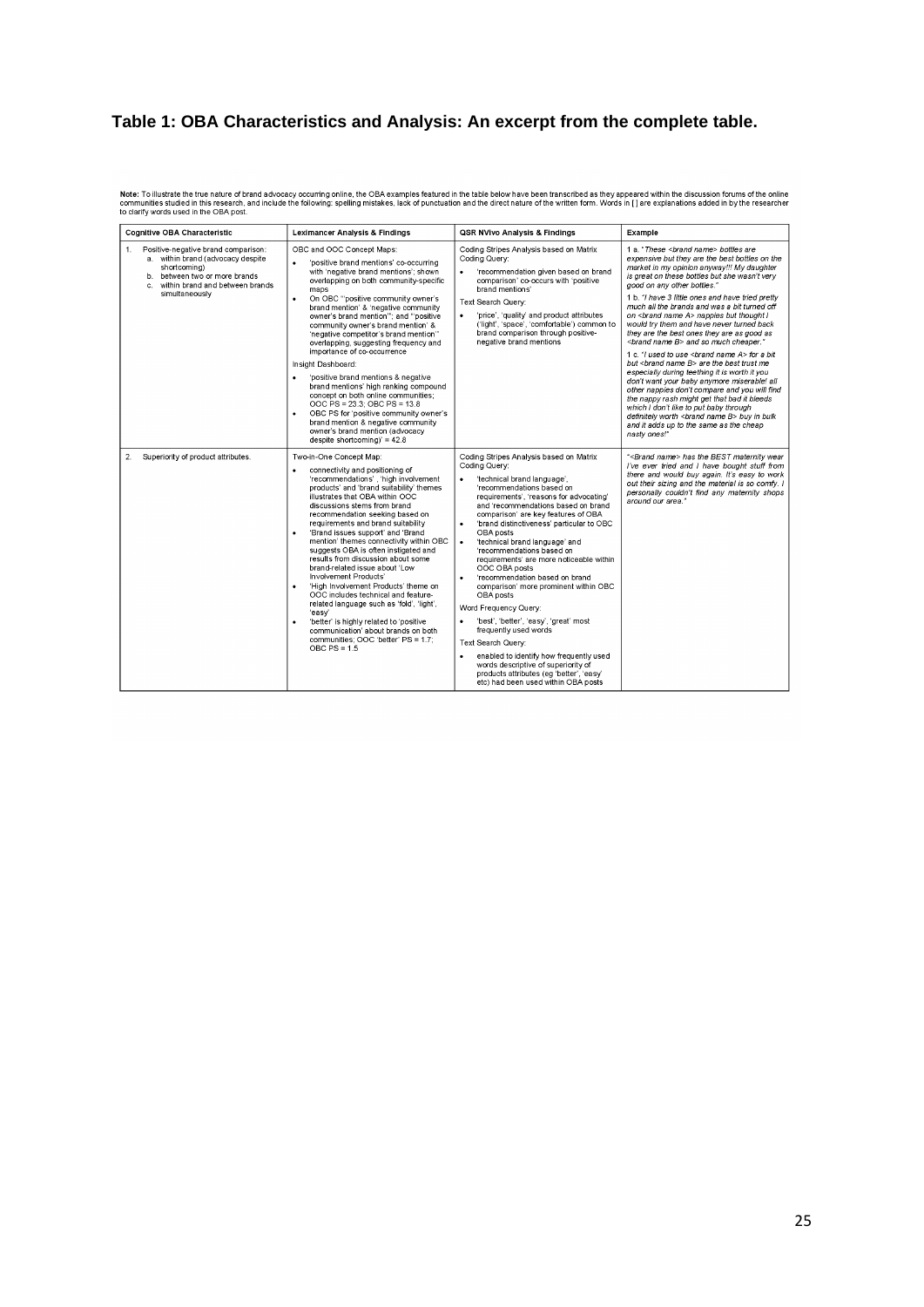|  |  |  |  | Table 2: Strengths and Weaknesses of QSR NVivo and Leximancer. |
|--|--|--|--|----------------------------------------------------------------|
|--|--|--|--|----------------------------------------------------------------|

|           | QSR NVIVO                                                                                                                                                                                                                                                    | <b>LEXIMANCER</b>                                                                                                                                                          |  |  |  |  |  |  |
|-----------|--------------------------------------------------------------------------------------------------------------------------------------------------------------------------------------------------------------------------------------------------------------|----------------------------------------------------------------------------------------------------------------------------------------------------------------------------|--|--|--|--|--|--|
|           | <b>Strengths</b>                                                                                                                                                                                                                                             |                                                                                                                                                                            |  |  |  |  |  |  |
|           | Researcher-driven, at researcher's discretion which nodes to identify for<br>data classification. This may be perceived as specific and efficient, in<br>identifying only those concepts, themes or keywords, which the study is<br>interested in exploring. | Program-driven, automated analysis which may be perceived as more<br>$\bullet$<br>objective.                                                                               |  |  |  |  |  |  |
|           | Code and analyse data to specific concepts. As above.<br>Suitable for interpretative approach, in studies where a specific                                                                                                                                   | Automatic identification of key words (concepts) and clusters (themes).<br>Seeding based on frequencies and co-occurrences of words (concepts).<br>$\bullet$               |  |  |  |  |  |  |
|           | conceptual model is of interest to be investigated and the concepts/<br>constructs are known.                                                                                                                                                                |                                                                                                                                                                            |  |  |  |  |  |  |
|           | Researcher assigns meaning to the data at coding stage.                                                                                                                                                                                                      | Suitable for exploratory study as "themes" emerge via automated lexical<br>٠<br>analysis.                                                                                  |  |  |  |  |  |  |
| $\bullet$ | Akin to manual handling of data. A manual way of coding with the aide of<br>a computer program.                                                                                                                                                              | Content analysis, data linking and data display based on emergent<br>$\bullet$<br>themes and concepts.                                                                     |  |  |  |  |  |  |
|           | Content analysis, data linking and data display based on nodes (codes).                                                                                                                                                                                      | Efficient for large volumes of data. Quick, automated analysis.<br>٠                                                                                                       |  |  |  |  |  |  |
|           | Various analyses and visual output produced (e.g. Word Frequency                                                                                                                                                                                             | Researcher able to manually seed (define) concepts required for the<br>٠                                                                                                   |  |  |  |  |  |  |
|           | Query, Coding Stripes Analysis, Matrix Coding Query).                                                                                                                                                                                                        | program to identify. Akin to setting up queries.                                                                                                                           |  |  |  |  |  |  |
|           | Linking function allowing access from nodes to the original data.                                                                                                                                                                                            | Program develops Concept Map and Insight Dashboard with Prominence<br>٠                                                                                                    |  |  |  |  |  |  |
|           |                                                                                                                                                                                                                                                              | Scores, to highlight key "themes" and "concepts" within them.                                                                                                              |  |  |  |  |  |  |
|           |                                                                                                                                                                                                                                                              | Linking function allowing access from the Concept Map to the original<br>٠                                                                                                 |  |  |  |  |  |  |
|           |                                                                                                                                                                                                                                                              | data.                                                                                                                                                                      |  |  |  |  |  |  |
|           | Subjective and researcher bias possible. Limited by researcher's                                                                                                                                                                                             | Weaknesses<br>Lack of human insight during lexical analysis which is driven solely by the<br>٠                                                                             |  |  |  |  |  |  |
|           | epistemological position.                                                                                                                                                                                                                                    | program.                                                                                                                                                                   |  |  |  |  |  |  |
|           | Time consuming in identifying what the concepts could be, thus what the                                                                                                                                                                                      | Input data needs specific formatting and spelling checking prior to input<br>$\bullet$                                                                                     |  |  |  |  |  |  |
|           | nodes should be, and in the coding of data.                                                                                                                                                                                                                  | into the program, which may be time consuming for large quantities of<br>data. The program will only recognise correctly spelt words, and in the                           |  |  |  |  |  |  |
|           | Questionable reliability. Due to the researcher's heavy involvement<br>through the whole process, it is arguable to what extent the results are                                                                                                              | right format.                                                                                                                                                              |  |  |  |  |  |  |
|           | reliable.                                                                                                                                                                                                                                                    | $\bullet$<br>Lexical analysis occurs in 2 sentence blocks, which may be adjusted up                                                                                        |  |  |  |  |  |  |
|           | Auto-Coding, should be used with caution. Albeit efficient, did not prove to<br>be effective at capturing the correct information required for the purposes<br>of this study, resulting in manual coding of data.                                            | or down. This is problematic in particular for data sourced online, where,<br>unlike any other written form, the form of online expression can be short<br>or long winded. |  |  |  |  |  |  |
|           |                                                                                                                                                                                                                                                              | Researcher assigns meaning after program-analysis (i.e. at Concept Map<br>$\bullet$<br>configuration stage).                                                               |  |  |  |  |  |  |
|           |                                                                                                                                                                                                                                                              | Sentiment lens is only suitable for at best compound concept (two<br>'affective' words) type analysis but it is not suitable for in-depth affective-<br>type analysis.     |  |  |  |  |  |  |
|           |                                                                                                                                                                                                                                                              | Unable to capture the online communication style (e.g. acronyms) or<br>$\bullet$                                                                                           |  |  |  |  |  |  |
|           |                                                                                                                                                                                                                                                              | implied tone of voice (e.g.!!!), common to online written form.<br>"Theme" names after the most prominent concept but do not necessarily<br>٠                              |  |  |  |  |  |  |
|           |                                                                                                                                                                                                                                                              | represent the essence of the other "concepts" within the theme.                                                                                                            |  |  |  |  |  |  |
|           |                                                                                                                                                                                                                                                              | Unexpected or unexplained emergent concepts and relationships.<br>$\bullet$<br>Misleading terminology, i.e. "concepts" = keywords and "themes" =<br>٠                      |  |  |  |  |  |  |
|           |                                                                                                                                                                                                                                                              | concepts.                                                                                                                                                                  |  |  |  |  |  |  |
|           |                                                                                                                                                                                                                                                              | Somewhat awkward and problematic researcher-driven identification of<br>٠<br>the themes' size, the number of clustering attempts and rotation of the<br>Concept Map.       |  |  |  |  |  |  |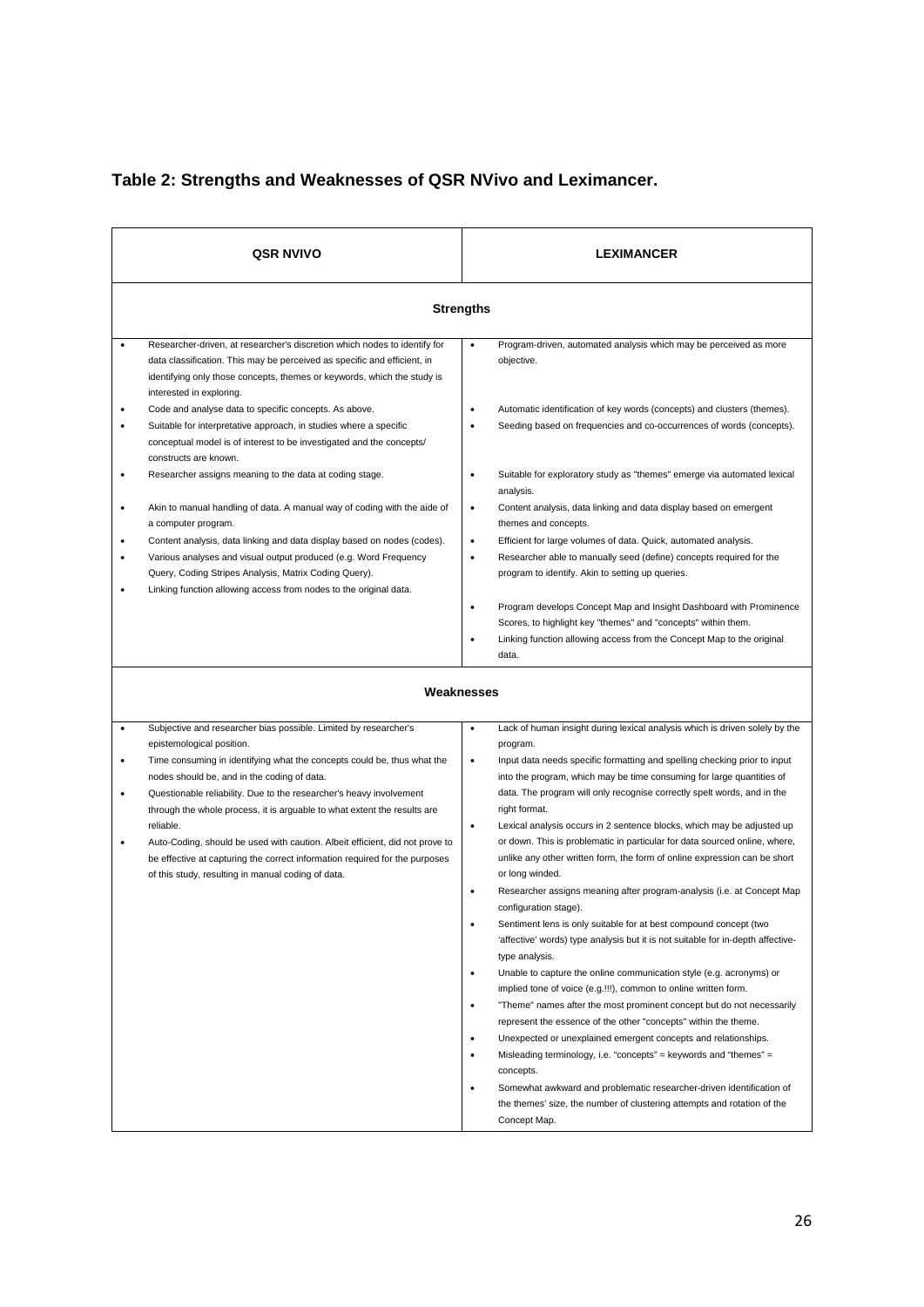**Table 3: Top ranking concepts and their Prominence Scores (PS) against three categories of interest: 1. Brand Mention; 2. Online Brand Community; and 3. Online Open Community.**

|               | <b>Brand Mention</b> | <b>Online Brand Community</b> |           | <b>Online Open Community</b> |     |  |  |  |  |
|---------------|----------------------|-------------------------------|-----------|------------------------------|-----|--|--|--|--|
| Concept       | PS                   | Concept                       | <b>PS</b> | Concept                      | PS  |  |  |  |  |
| Tried         | 1.7                  | <b>OBC Brand Name</b>         | 1.7       | Love                         | 1.4 |  |  |  |  |
| Use           | 1.6                  | Read                          | 1.7       | Price                        | 1.3 |  |  |  |  |
| Love          | 1.4                  | Tried                         | 1.7       | Looking                      | 1.3 |  |  |  |  |
| <b>Better</b> | 1.4                  | Problem                       | 1.6       | Bought                       | 1.1 |  |  |  |  |
| Buy           | 1.3                  | <b>Best</b>                   | 1.4       | Great                        | 1.1 |  |  |  |  |

**Table 4: Top ranking compound concepts and their Prominence Scores (PS) against three categories of interest: 1. Brand Mention; 2. Online Brand Community; and 3. Online Open Community.**

| <b>Brand Mention</b>                                     |           | <b>Online Brand Community</b>                         |           | <b>Online Open Community</b>                |           |  |
|----------------------------------------------------------|-----------|-------------------------------------------------------|-----------|---------------------------------------------|-----------|--|
| Compound<br><b>Concept</b>                               | <b>PS</b> | Compound<br><b>Concept</b>                            | <b>PS</b> | Compound<br>Concept                         | <b>PS</b> |  |
| Tried & brands                                           | 17.4      | Read & understand                                     | 22.0      | Easy & fold<br>(product)<br>functionality)  | 39.3      |  |
| Positive brand<br>mention &<br>negative brand<br>mention | 16.8      | Tried & brands                                        | 12.1      | Price & range                               | 11.5      |  |
| Better & cheaper                                         | 11.6      | Best & brands                                         | 8.4       | Looking & reviews                           | 8.5       |  |
| Positive brand<br>mention & reviews                      | 10.0      | OBC Brand Name &<br>brands                            | 8.1       | Issues & pay                                | 8.2       |  |
| Problem & never                                          | 9.3       | Positive brand<br>mention & negative<br>brand mention | 7.9       | Recommend &<br>compact (product<br>feature) | 7.6       |  |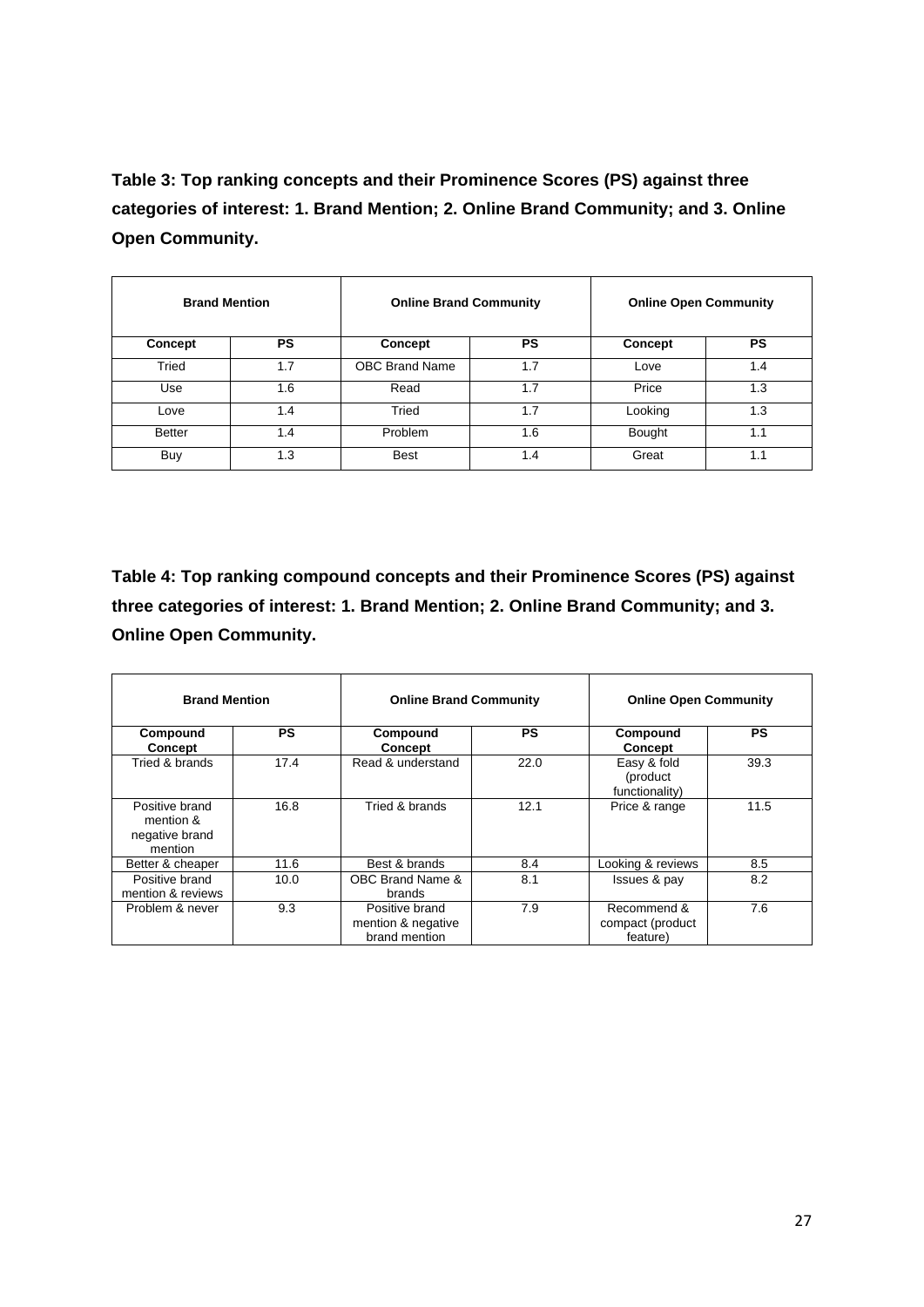| Matrix Coding Query - All Node X                                                                                                                                                                                                                                                                                                                                                                                                                                                                                                                                                                                                                                                                                                                                                                 |        |            |               |           |          |                 |                                                                  |  |
|--------------------------------------------------------------------------------------------------------------------------------------------------------------------------------------------------------------------------------------------------------------------------------------------------------------------------------------------------------------------------------------------------------------------------------------------------------------------------------------------------------------------------------------------------------------------------------------------------------------------------------------------------------------------------------------------------------------------------------------------------------------------------------------------------|--------|------------|---------------|-----------|----------|-----------------|------------------------------------------------------------------|--|
| OBC OBA post example<br>noticed that I was having to buy nappies more frequently So I did my own little test. I bought the<br>cheaper nappies, and each day I wrote down how many nappies I'd been through. I did this for 2<br>weeks, and then I bought<br>shand> and wrote down how many per day for another 2 weeks. Anyway<br>The result ended up being that I changed the cheaper ones much more frequently because otherwise<br>they'd leak. Some brands I even used twice as many as I did with <brand>  Which meant it saved me<br>nothing buying cheaper, and in some cases even cost more as well as caused more work for me with<br/>so many changes and leakages.<br/>So when ds was born I didn't bother with any other brands. I'm a loyal <br/>sbrand&gt; buyer now!</br></brand> | ensity | (positive) | hip (own use) | dvocating | olvement | problem<br>ddns | Recomment<br>given<br><b>brand</b><br>excla mation<br>comparison |  |
| of $5 \rightarrow \rightarrow$<br>Section 1                                                                                                                                                                                                                                                                                                                                                                                                                                                                                                                                                                                                                                                                                                                                                      |        |            |               |           |          |                 |                                                                  |  |

| Matrix Coding Query - All Node X                                                                                                                                                                                                                                                                                                                                                                                                                                                                                                                                                                                               |                                                                                                               |
|--------------------------------------------------------------------------------------------------------------------------------------------------------------------------------------------------------------------------------------------------------------------------------------------------------------------------------------------------------------------------------------------------------------------------------------------------------------------------------------------------------------------------------------------------------------------------------------------------------------------------------|---------------------------------------------------------------------------------------------------------------|
| OOC OBA post example<br>It've got the $\leq$ brand name> . It's got a quad blade plus lots of attachments, two bowls, wide chute etc.<br>It's got a storage container for the attachments so they all pack away neatly. I love it. 25yr warranty on<br>the motor. I got it for S375 tho I think rrp is \$500+<br>When I was researching, I read An article about the development of the<br><br>A team<br>went out and bought every fp they could find and wrote up everything they could find wrong with them.<br>Then they came up with a dream list of everything a FP should do, and the<br>brand>was born. I love<br>mine! | ding Density<br>Brand<br>Brand<br>Brand<br>mentions<br>ownership<br>房<br>(positive<br>(links<br>ocatin<br>ទ្ទ |
| Thave this one too, it's brilliant!! I think I got it for about \$420. Worth every dollar!                                                                                                                                                                                                                                                                                                                                                                                                                                                                                                                                     | eme                                                                                                           |
| of 5 $\rightarrow$ $\rightarrow$<br>Section <sub>2</sub>                                                                                                                                                                                                                                                                                                                                                                                                                                                                                                                                                                       |                                                                                                               |

**Figure 1: QSR NVivo Coding Stripes Analysis.**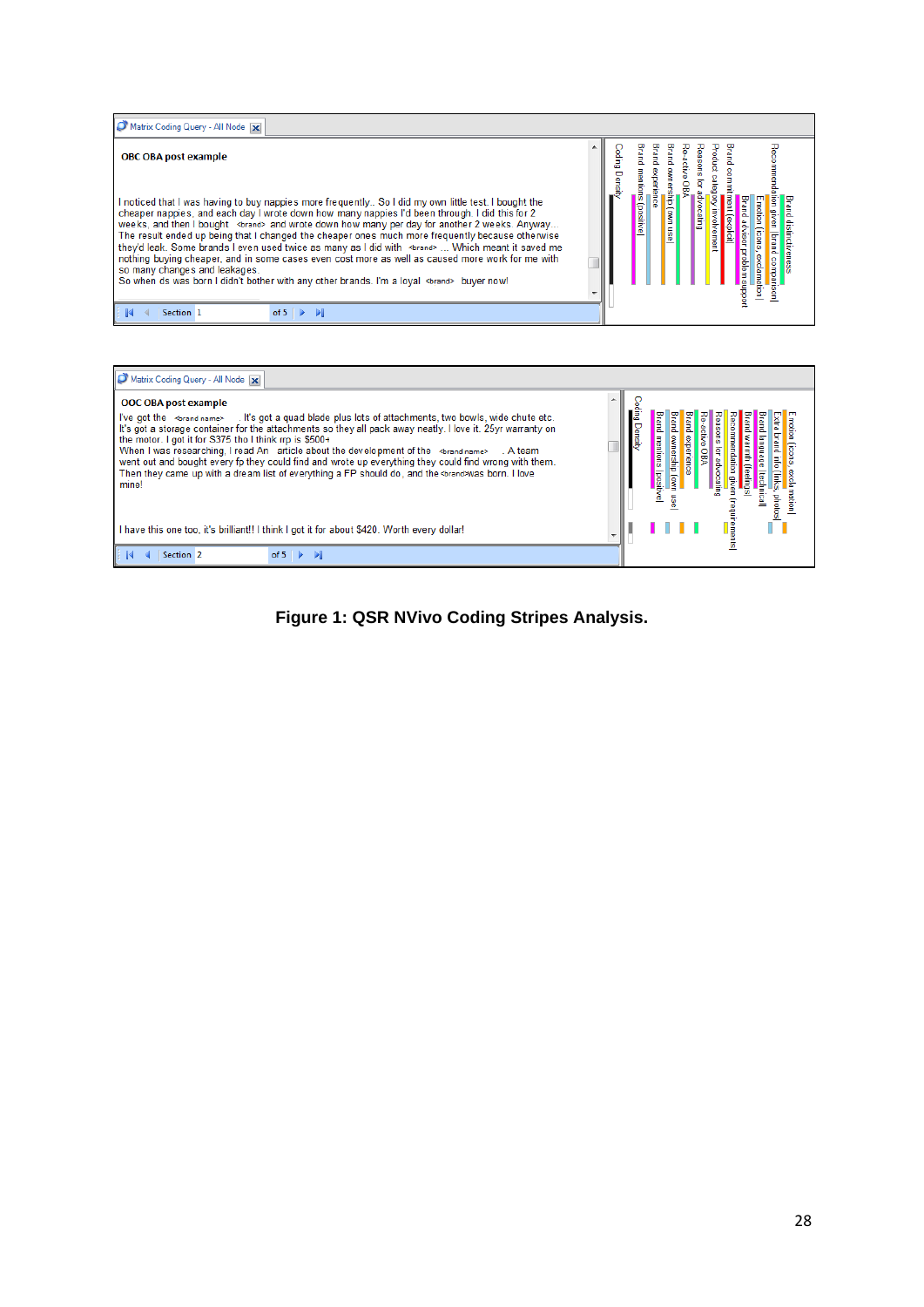

**Figure 2: Leximancer Two-in-One OBA Concept Map.**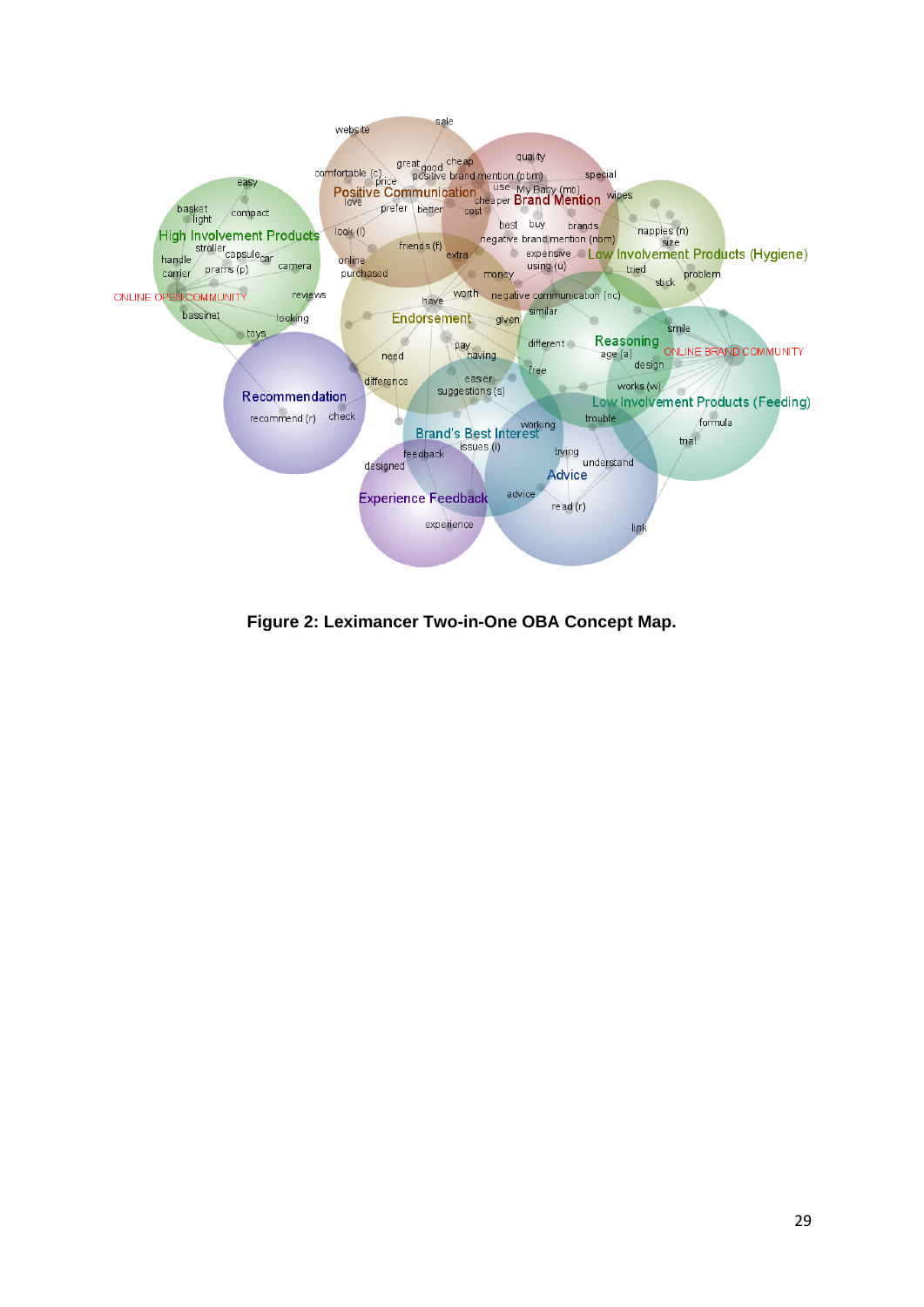

**Figure 3: Leximancer OBC OBA Concept Map.**